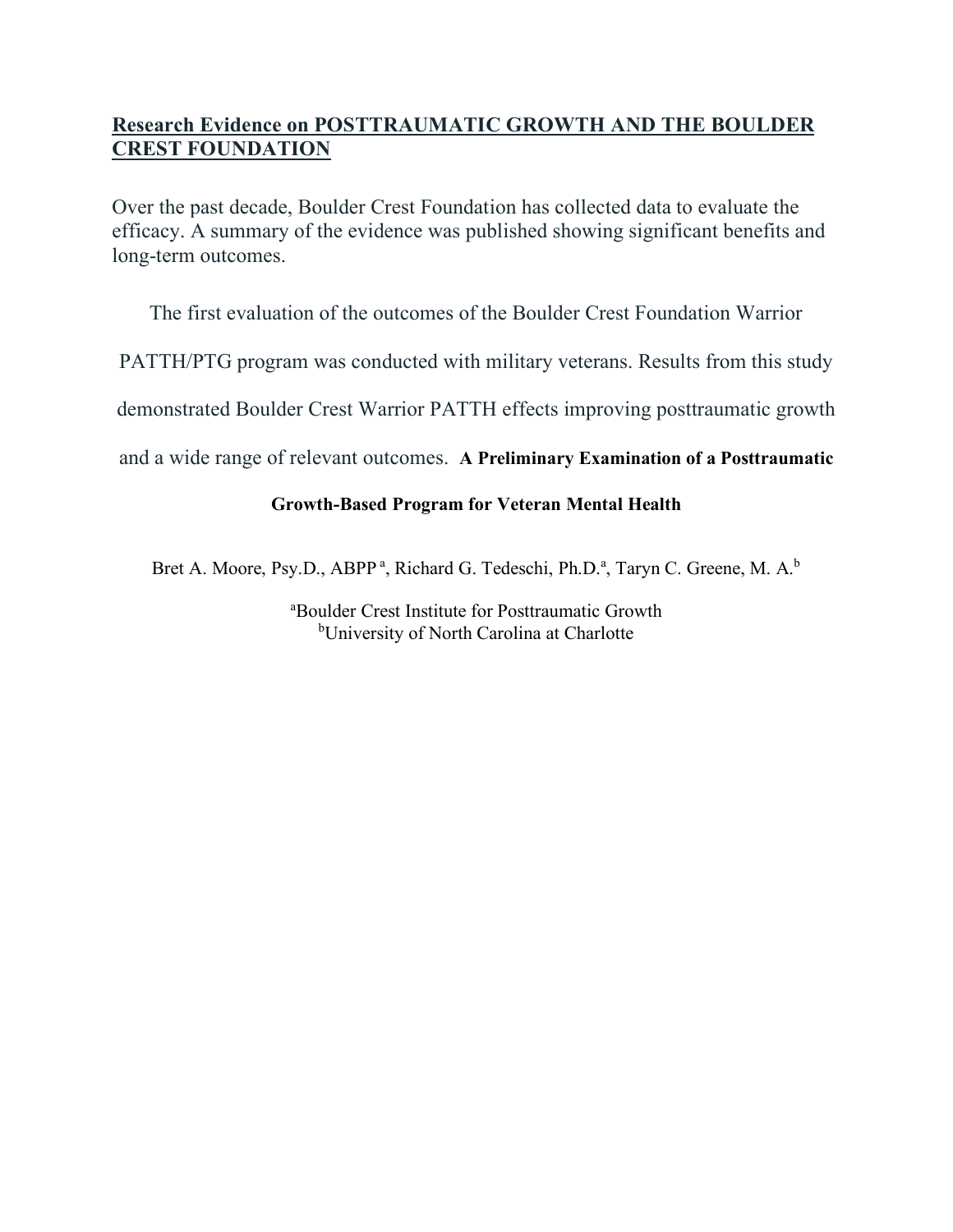## Author's Note

Correspondence concerning this article should be addressed to Bret A. Moore, Psy.D., ABPP, Boulder Crest Institute for Posttraumatic Growth, 18370 Bluemont Village Lane, PO Box 117, Bluemont, Virginia, 20135

Email: bret.moore@bouldercrest.org

# Abstract

Prevalence studies of combat veterans from the recent conflicts in Iraq and Afghanistan reveal that up to 20% experience some type of psychiatric disorder as a result of their combat experiences. One of the more notable psychiatric conditions for combat veterans is posttraumatic stress disorder (PTSD). Currently, trauma-focused, manualized psychotherapies are the prominent interventions for PTSD. These interventions, however, have significant limitations related to effectiveness, tolerance, and adherence. Consequently, alternative interventions should be considered. The present study provides longitudinal data over 18-months on an integrative approach that is based on the principles of posttraumatic growth. Outcomes related to psychiatric symptoms, quality of life, stress and emotion management, psychological flexibility, and psychological growth are reported. The application of these principles by practitioners is reviewed.

*Keywords*: Posttraumatic growth; posttraumatic stress disorder; military trauma; evidence-based practice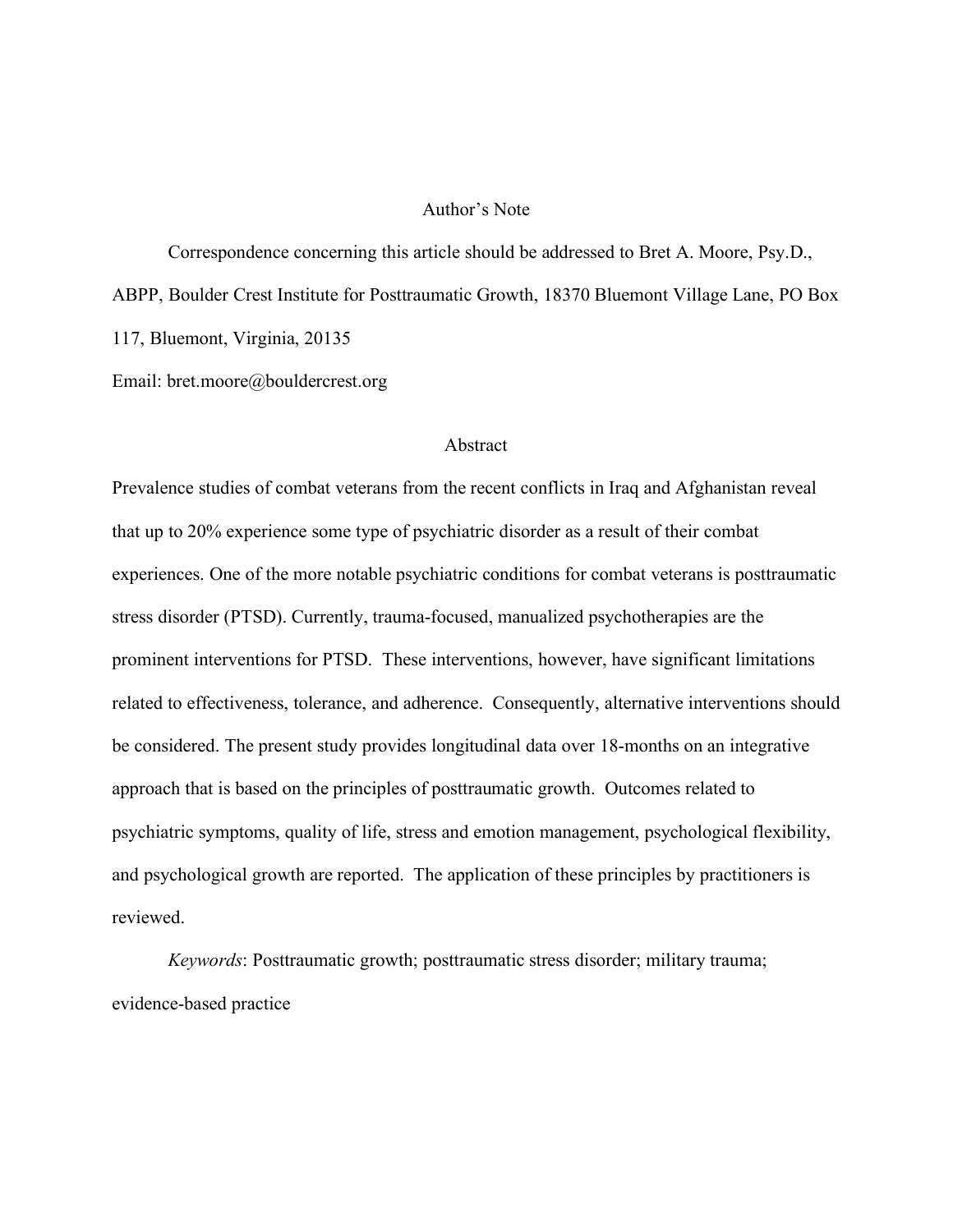*Clinical Impact Statement*: Current treatments for PTSD in combat veterans have established efficacy, but a significant portion of those who receive these treatments either discontinue prematurely or experience modest gains. A novel approach to the treatment of trauma in combat veterans has been developed that integrates the interventional model of posttraumatic growth, which is the concept that positive and transformative psychological changes result in the struggle with difficult life experiences.

# Warrior PATHH: A Preliminary Examination of a Posttraumatic Growth-Based Program for Veteran Mental Health

Although estimates vary, prevalence studies of combat veterans from the recent conflicts in Iraq and Afghanistan reveal that up to 20% experience some type of psychiatric disorder as a result of their combat experiences (Hoge, Auchterlonie, & Milliken, 2006; Hoge et al, 2004; Tanielian & Jaycox, 2008). Considering roughly three million men and women have deployed to these combat theaters since 2001, this translates to over one-half million veterans who have likely experienced significant psychiatric effects associated with their combat experiences. One of the more notable psychiatric conditions for combat veterans is posttraumatic stress disorder (PTSD). PTSD has a relatively wide prevalence range within this population. Lifetime prevalence of PTSD for Vietnam era veterans is approximately 30% when broad criteria are used (Kulka et al., 1988) and approximately 19% when more formal, objective criteria are applied (Dohrenwend et al., 2006). Reported PTSD rates for Iraq and Afghanistan veterans range between 8 and 25% (Hoge, Terhakopian, Castro, Messer, & Engel, 2007; Hoge & Warner, 2014; Wisco et al., 2014; Institute of Medicine, 2014; Tanielian & Jaycox, 2008) with another 8% who experience clinically significant PTSD symptoms, but do not necessarily meet criteria for the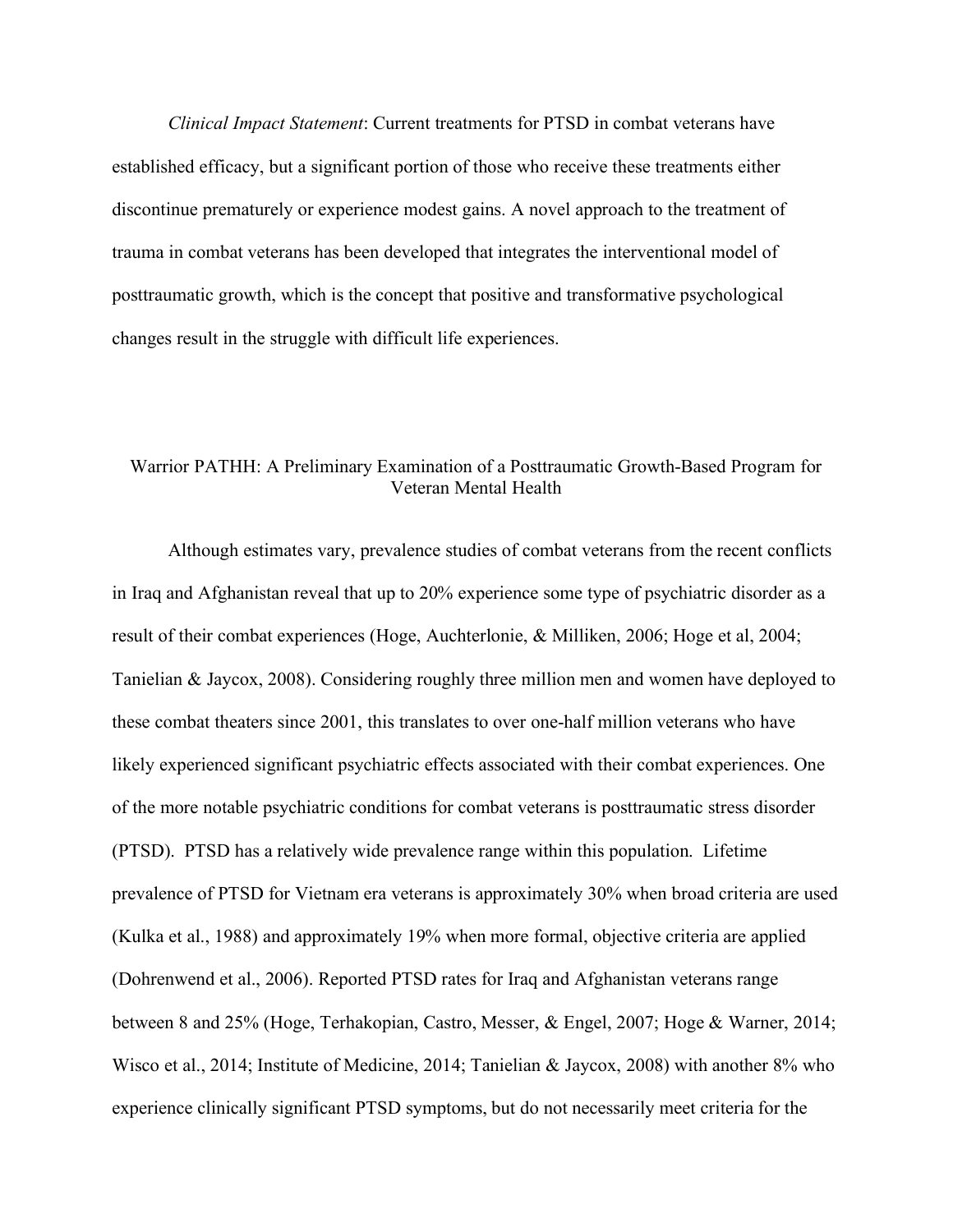disorder (Bergman, Przeworski, & Feeny, 2017). In the first study to assess rates of PTSD in Operation Iraqi Freedom (OIF) and Operation Enduring Freedom (OEF) veterans, Hoge and colleagues (2004) found that military service members deployed to Iraq and Afghanistan screened positive for PTSD at the rate of 17% and 11%, respectively. Using the Post-Deployment Health Assessment, a combination self-report instrument and interview focused on physical and psychological health following deployment, Hoge, Auchterlonie, and Milliken (2006) reported that approximately 10% of OIF and 5% of OEF veterans screened positive for PTSD. There is also a high degree of co-morbidity between PTSD and other psychiatric disorders such as anxiety and depression. In a large outpatient civilian sample of individuals diagnosed with PTSD, over 60% met criteria for generalized anxiety disorder, panic disorder, and/or obsessive-compulsive disorder and over three-fourths met criteria for a mood disorder (Meyer, Kimbrel, Tull, & Morissette, 2019). In a sample of veterans, Orsillo and colleagues (1996) found that those veterans diagnosed with PTSD had a greater likelihood of being diagnosed with a mood or anxiety disorder compared to those without a diagnosis of PTSD. High rates of co-morbidity between PTSD and substance use disorders have also been noted (Kruse, Denman, Maness, & Gulliver, 2019). Prior research on Afghanistan and Iraq veterans revealed that up to 75% of those with a documented drug and/or alcohol problem also had a diagnosis of PTSD (Seal et al., 2011). In a study of approximately13,000 military personnel who completed a combat tour to Iraq and screened positive for PTSD or depression, roughly half acknowledged problem drinking and/or aggressive behavior (a set of behaviors strongly correlated with alcohol and/or drug use) (Thomas et al., 2010). Arguably the most troubling psychiatric issue facing our veterans today is the significant increase in suicide ideation, attempts, and completions over the past decade (Rudd et al., 2015). Between 2001 and 2011, the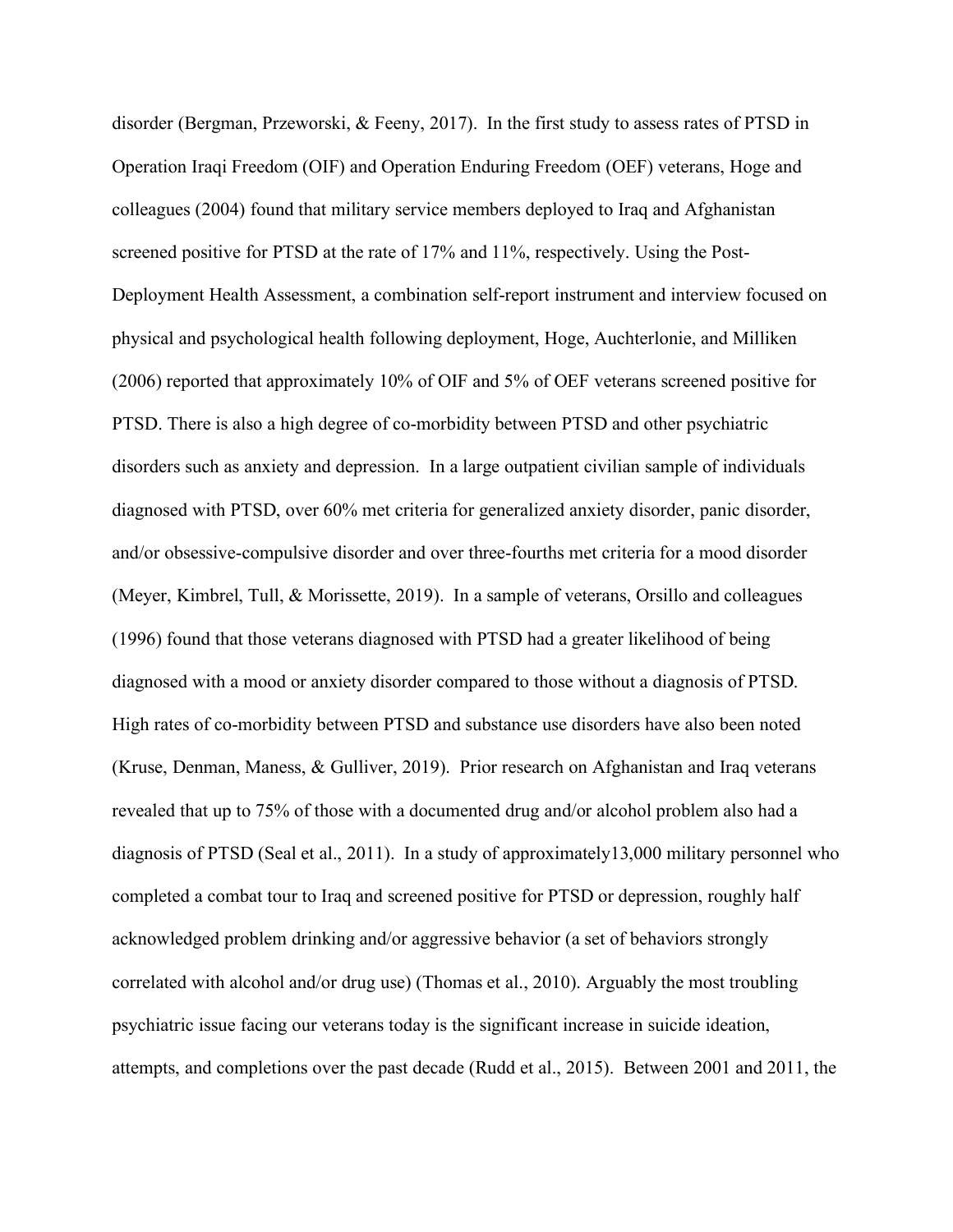suicide rate in active duty military personnel doubled and surpassed the civilian rate (Defense Suicide Prevention Office, 2013) and remains elevated today for both active duty and veteran populations.

## **Evidenced-Based Interventions for PTSD**

Considering the prevalence and burden of psychiatric conditions related to military service, substantial financial resources have been expended on studying evidenced-based interventions and training military and civilian mental health clinicians in those interventions. This is particularly true for PTSD. The most recent manifestation of this emphasis is the 2017 release of the Department of Veterans Affairs and Department of Defense (VA/DOD) Clinical Practice Guideline for the Management of Posttraumatic Stress Disorder and Acute Stress Disorder. An expert consensus work group reviewed the available literature on the most effective psychotherapeutic and pharmacological interventions for PTSD and offered recommendations to clinicians based on this review. Several psychotherapies were noted to have sufficient evidence supporting their use for veterans diagnosed with PTSD. Trauma-focused, manualized therapies (stepwise, scripted interventions that require the veteran to actively confront the trauma through writing or talking about the event or through imaginal or in vivo exposure) were deemed to have the highest level of research support and the strongest recommendation for use. Prolonged exposure therapy (Foa & Kozak, 1986), cognitive processing therapy (Resick & Schnicke, 1992), and eye-movement desensitization and reprocessing (EMDR; Shapiro, 1989) are representative of this category. Non-trauma, manualized therapies (e.g. stress inoculation training, present-centered therapy) were afforded a second-tier recommendation (to be used if trauma-focused therapy is not available or tolerated by the patient). These interventions are beneficial for many veterans diagnosed with PTSD who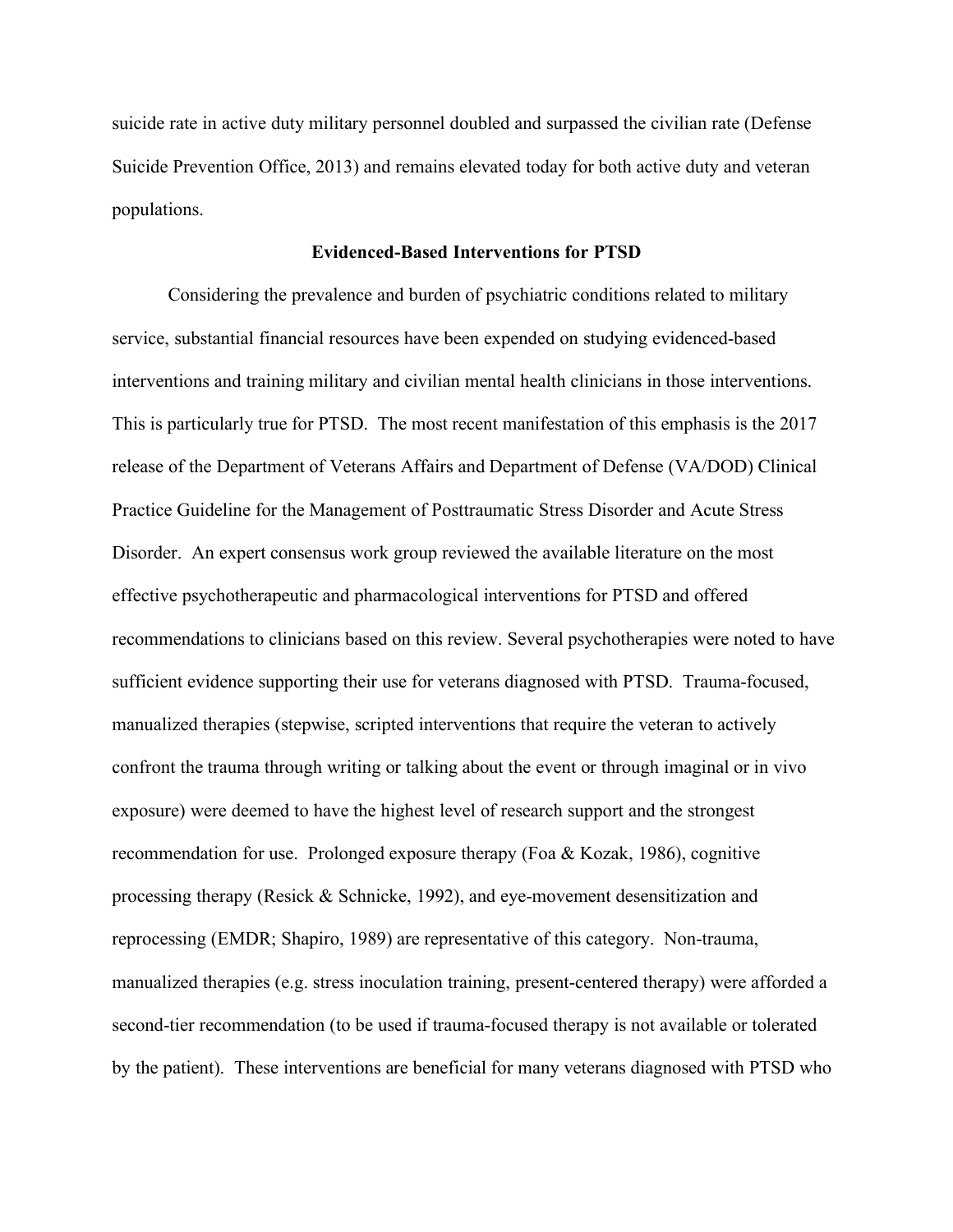seek treatment (see Moore & Penk, 2019 for a review of PTSD interventions with military personnel and veterans) and the research supporting their efficacy is well-established (Watkins, Sprang, & Rothbaum, 2018). However, depending on which study is cited, up to two-thirds of individuals who receive treatment may retain the PTSD diagnosis. Early termination or "dropout" of treatment is another problem, which can be as much as 40 percent (Kehle-Forbes, Meis, Spoont, & Polusny, 2016; Schnurr et al., 2007; Steenkamp, Litz, Hoge, & Marmar, 2015). There is also the issue of efficacy. Trauma-focused therapies tend to be about as equally effective as other psychotherapies meaning that there may be little value in using a traumafocused therapy over others (Steenkamp et al., 2015). This calls into question the notion of recommending trauma-focused psychotherapies as a first-line intervention considering the high potential for treatment dropout.

If a trauma-focused psychotherapy is not available, or if the service member or veteran is not interested in or cannot tolerate a trauma-focused psychotherapy, the VA/DoD guidelines recommend the use of four specific medications: three selective serotonin reuptake inhibitors (paroxetine, sertraline and fluoxetine) and one serotonin norepinephrine reuptake inhibitor (venlafaxine). Indeed, other medications from multiple medication classes (e.g. antipsychotics, antiepileptics, antihypertensives) are used with veterans diagnosed with PTSD, even though the research supporting their efficacy is lacking and/or their risks outweigh their benefits (Charney, Hellberg, Bui, & Simon, 2018). Moreover, a substantial number of veterans may not like using medication to manage their symptoms, and for those who see medication as a viable option, the side effects or lack of efficacy may lead to early discontinuation (Sauve & Stahl, 2019; Tedeschi & Moore, 2018).

## **A Novel, Posttraumatic Growth-Based Approach**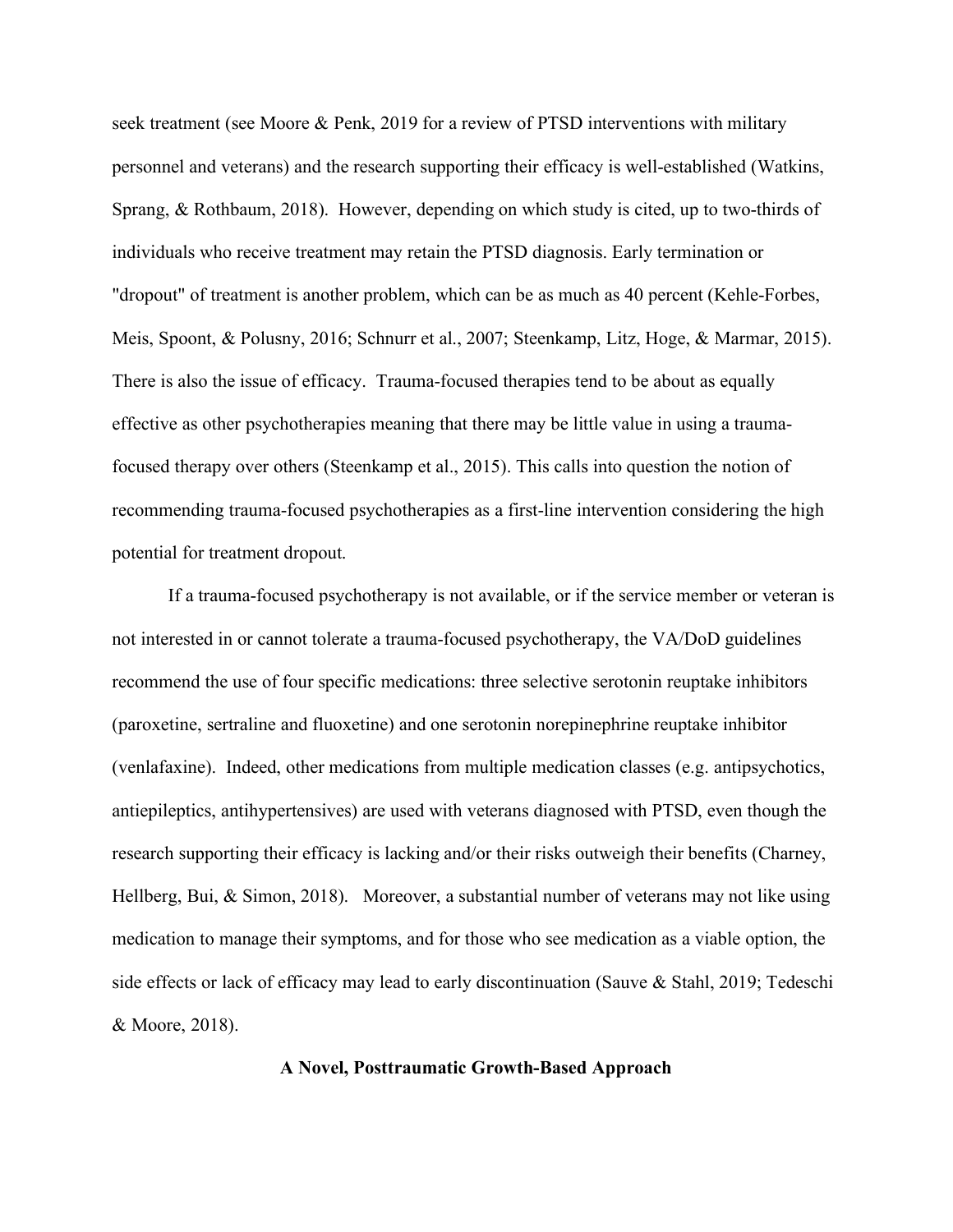Considering the limitations of prominent psychotherapeutic and pharmacological treatments and the preferences of service members and veterans, it is reasonable to consider more "non-traditional" interventions for PTSD and related conditions (Elkins, Roberts, & Stork, 2019). Specifically, wellness and growth-oriented interventions may offer benefit in-lieu of or combined with standard practices (Tedeschi, Shakespeare-Finch, Taku, & Calhoun, 2018). Progressive and Alternative Training for Healing Heroes (Warrior PATHH) is one such program.

Warrior PATHH is the flagship program of Boulder Crest Foundation (BCF), a community-based, non-profit, multisite organization that is focused on the psychological health of veterans and first responders. Warrior PATHH draws upon evidence-based psychological principles and utilizes complementary and alternative interventions for the mitigation of posttraumatic stress and related conditions as well as improvement in quality of life. The program is based on the theory of posttraumatic growth (PTG), which posits that positive psychological changes can occur in the aftermath of difficult life experiences, specifically in the areas of personal strength, relating to others, new possibilities, appreciation of life, and spiritual/existential matters (Tedeschi et al., 2018). Warrior PATHH is also based on the intervention model of PTG as described by Tedeschi and colleagues (Calhoun &Tedeschi, 2013; Tedeschi & McNally, 2011; Tedeschi & Moore, 2016, 2018). This model includes a relational approach to intervention called Expert Companionship. This approach emphasizes that those providing the intervention, in this case peer "Guides", focus on learning from each individual about their trauma and life experiences, and deemphasize presenting themselves as experts on the experiences of the participants. This is a humble and empathic way of relating that creates a sense of psychological safety. Expert Companions facilitate progress through five content elements that follow the PTG process model derived from research: 1) psychoeducation about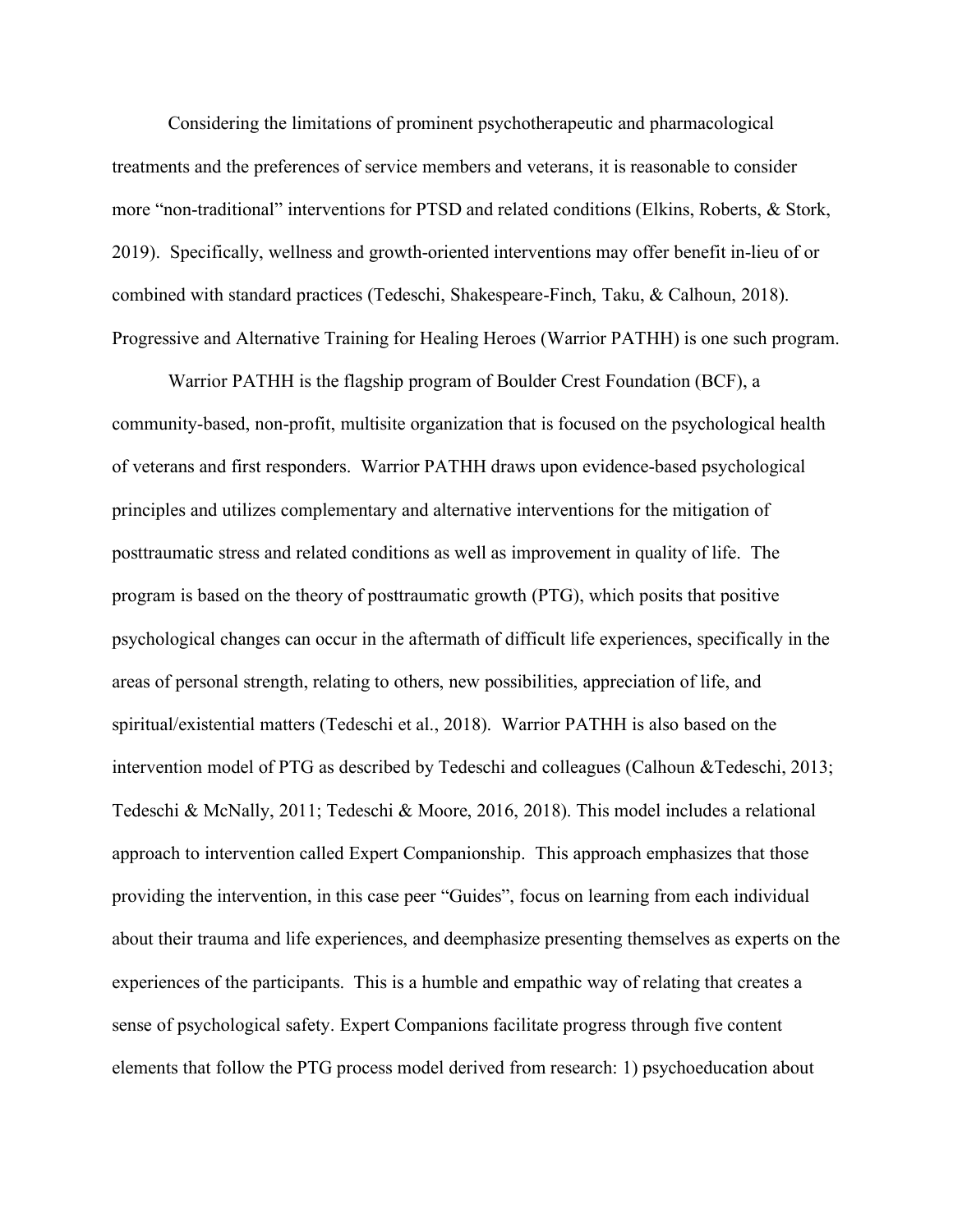physiological and psychological trauma response and psychological growth; 2) emotion regulation training, including meditative and mindfulness techniques; 3) constructive selfdisclosure about trauma and life in the aftermath of trauma that occurs naturally through casual discourse, unlike deliberate and directed exposure seen in commonly used psychotherapies for PTSD like prolonged exposure; 4) narrative development that integrates perspectives on the past, present, and future, which is distinguished from standard trauma therapies that focus much of the attention on the trauma itself; and 5) "missions" that are developed to transmit the learning about the value of life, living courageously, and other understandings to those in society who have not been exposed to these perspectives.

The Warrior PATHH intervention is delivered as a peer-to-peer training program during a weeklong stay at one of the Boulder Crest facilities, then 18 months of follow-up through a webbased series of meetings and assignments. The 48 modules of the residential portion of the program are described in a 200-page instructors guide developed for internal use by Boulder Crest, and the follow-up to the retreat is laid out for online use by instructors and participants. The peers who deliver the bulk of the program are combat veterans who have undergone several months of training from peer leaders with years of experience delivering the program as well as licensed mental health professionals. Peers receive ongoing training and consultation from these same peer leaders and professionals. A more complete description of the Warrior PATHH program can be found in Tedeschi and Moore (2018).

Warrior PATHH is considered a training program as opposed to a treatment program. Although the program does not offer evidenced-based psychotherapies, some of the literature on interventions supported by multiple randomized controlled trials (RCT; e.g. behavioral, cognitive, mindfulness-based therapies) and those with growing research support (e.g. equine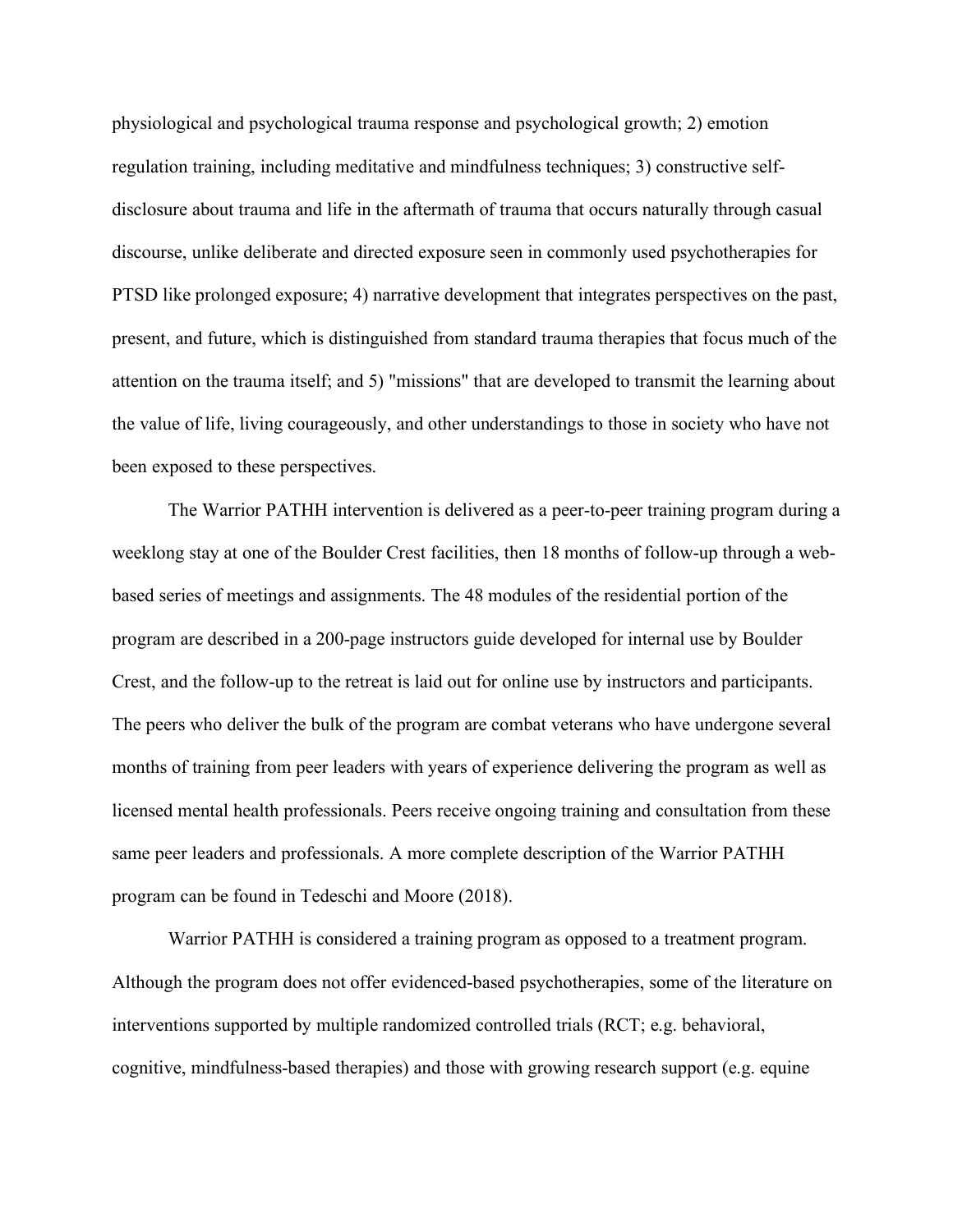therapy, exercise, adventure therapy, meditation, yoga) can be applied to understanding how and why Warrior PATHH works. In the following pages, results from an 18-month longitudinal pilot study assessing the effectiveness of Warrior PATHH with combat veterans are provided along with additional description of how Warrior PATHH works and has application to standard psychotherapy.

#### **Method**

## **Participants and Procedures**

Participants were 49 United States combat Veterans who were referred to the Warrior PATHH program in Bluemont, VA between August 2016 and May 2017. The participants were self-referred, often based on learning about the center from other veterans who were familiar with the organization and program. The only exclusionary criteria for Warrior PATHH are disorders that might require hospitalization, such as psychosis, substance abuse or active suicidality. Most veterans were male ( $n = 37$ ), ranging in age from 20 to 59 ( $M = 39$ , SD = 6.8). Twenty-three (47%) veterans were married, 16 (33%) were single, and ten (20 %) were either separated or divorced. All veterans served during the Operation Enduring Freedom and/or the Operation Iraqi Freedom era. Twenty-three (47%) veterans served in the Army, 19 (39%) served in the Marine Corps, five (10%) served in the Navy, and two (4%) served in the Air Force. The modal number of combat deployments was two  $(M = 2.4)$ .

Over the course of 18 months, participants were evaluated at multiple time points: prior to start of Warrior PATHH, immediately following the 7-day program, and at the 30-day, 90 day, 180-day, 1-year, and 18-month marks. At the initial time point, all 56 participants entering the program provided data; at the 18 month completion point, all 56 participants completed the program but only 49 provided complete data, for an 87.5% response rate. In this report, data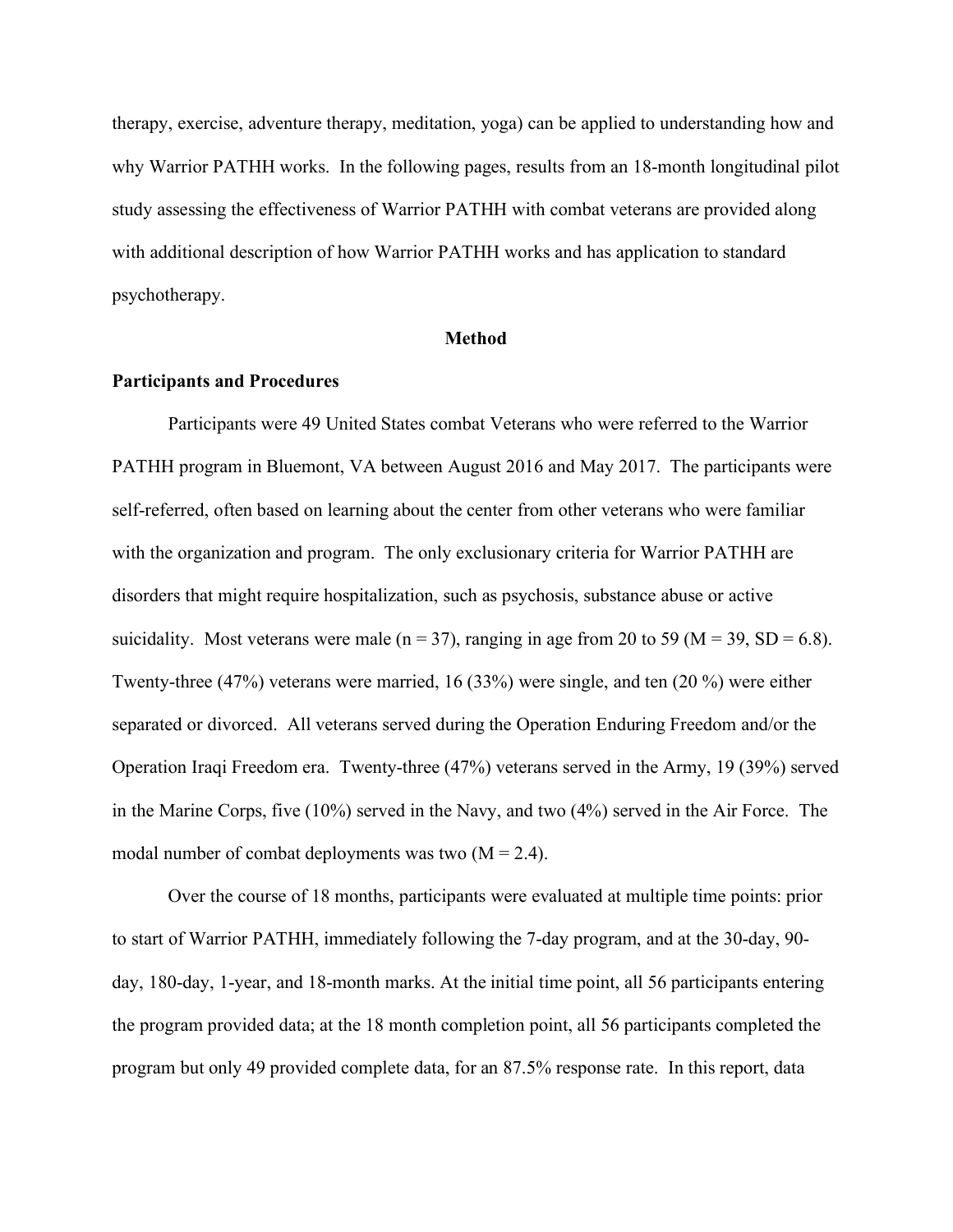from the first time point, prior to the start of the program, and the final time point, upon completion of the program, are reported for the 49 participants for whom there are complete data. The formal evaluation comprised approximately 250 questions across 24 measurement tools and was administered via Survey Monkey. A selection of the most important and wellvalidated measures is reported here. Institutional Review Board approval was obtained for this pilot study.

## **Measures**

The original study consisted of 24 existing and novel measures, which focused on psychiatric symptoms, quality of life, stress and emotion management, psychological flexibility, and psychological growth. Broadly, the study instruments can be categorized into "Symptomology" and "Positive Attributes". The measures of primary interest reviewed in this report are listed below.

#### *PTSD*

The PTSD Checklist (PCL-5; Weathers et al., 2013) is a 20-item self-report instrument that aligns with the diagnostic criteria for PTSD in the Diagnostic and Statistical Manual of Mental Disorders (DSM-5; American Psychiatric Association, 2013). Respondents rate each question on a 5 point frequency scale ranging from *not at all* to *extremely*. Scale scores were computed as mean scores to retain the meaning of item-level frequency metric. The observed metric is 0-4. Prior research has revealed strong construct validity and test-retest reliability in veteran samples (Bovin, Marx, & Schnurr, 2015; Dutra, Hayes, & Keane, 2019). A provisional diagnosis of PTSD can be made based on a total score of 33 (Bovin et al., 2016).

*Depression, Anxiety, Stress*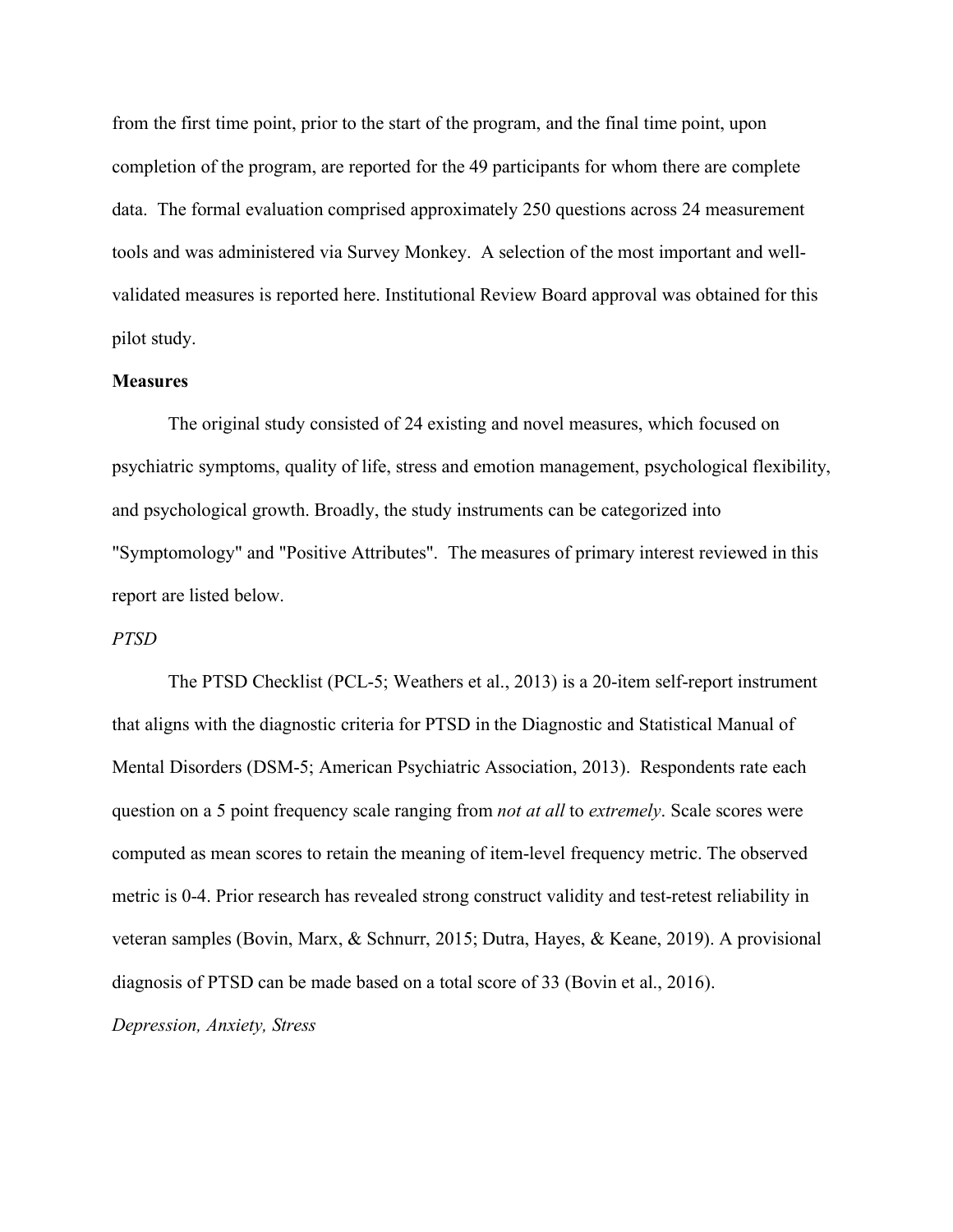The Depression Anxiety and Stress Scales (DASS-21; Antony, Bieling, Cox, Enns, & Swinson, 1998) is a 21-item self-report measure that assesses the presence and degree of depression, anxiety, and stress related symptoms. Respondents rate each question on a 4 point frequency scale ranging from *never* to *almost always*. Scale scores were computed as mean scores to retain the meaning of item-level frequency metric. The observed metric is 0-3. The DASS has shown adequate test-retest reliability and discriminate and convergent validity in clinical samples (Brown, Korotitsch, Chorpita, & Barlow, 1997). The instrument provides a subscale score for each clinical axis.

#### *Insomnia*

The Insomnia Severity Index (ISI; Bastien, Vallières, & Morin, 2001) is a 7-item selfreport measure that assesses insomnia and is based on DSM-IV and the International Classification of Sleep Disorders criteria. This instrument assesses severity and impact of insomnia over the past two weeks. Respondents rate each question on a 5 point Likert scale ranging from *none* to *very severe*. Scale scores were computed as mean scores to retain the meaning of item-level frequency metric. The observed metric is 0-4. The ISI has shown to be a highly reliable and valid measure for detecting insomnia and assessing response to treatment (Morin, Belleville, Belanger, & Ivers, 2011).

## *Positive and Negative Symptoms*

The Positive and Negative Affect Schedule (PANAS; Watson, Clark, Tellegen, 1988) is a 20-item self-report measure that includes words associated with both positive and negative affect. A positive and negative affect score can be obtained based on the extent a respondent identifies with each word over a specified time period (often a week). Respondents rate each question on a 5 point Likert scale ranging from *not at all* to *extremely*. Scale scores were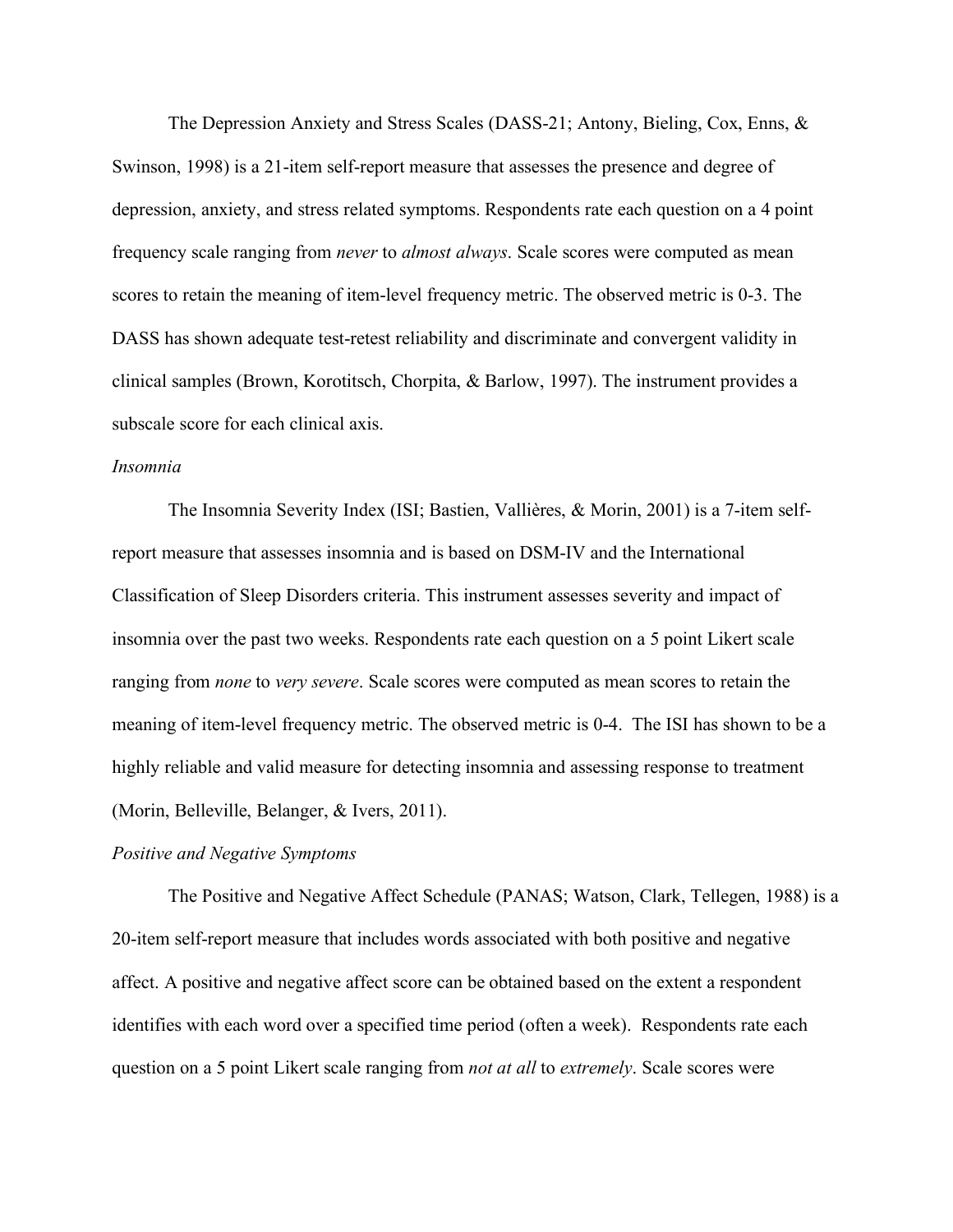computed as mean scores to retain the meaning of item-level frequency metric. The observed metric is 1-5. It has been reported that the PANAS has strong reliability and construct validity and substantial available normative data (Crawford & Henry, 2004).

## *Stress Reactivity*

The Perceived Stress Reactivity Scale (PSRS; Schlotz, Yim, Zoccola, Jansen, & Schulz, 2011) is a 23-item measure that assesses a person's response intensity across a variety of stressful situations typically encountered in day-to-day life. The PSRS includes five subscales: Prolonged Reactivity, Reactivity to Work Overload, Reactivity to Social Conflicts, Reactivity to Failure, and Reactivity to Social Evaluation. Respondents rate each question on a 3 point Likert scale. Scale scores were computed as mean scores to retain the meaning of item-level frequency metric. The observed metric is 0-2. Prior research has revealed strong construct validity and reliability internationally (Schlotz, Yim, Zoccola, Jansen, & Schulz, 2011).

#### *Posttraumatic Growth*

The Posttraumatic Growth Inventory-Expanded (PTGI-X; Tedeschi, Cann, Taku, Senol-Durak, & Calhoun, 2017) is a 25-item scale that measures the extent to which individuals report positive psychological change as a result of experiencing a traumatic event. The degree to which individuals experience change is assessed in five domains: new possibilities ("I established a new path for my life"), personal strength ("I discovered that I'm stronger than I thought I was"), relating to others ("A sense of closeness with others"), spiritual-existential change ("A better understanding of spiritual matters"), and appreciation of life ("I can better appreciate each day"). The PTGI-X is based on the original 21-item PTGI (Tedeschi & Calhoun, 1996) except that it adds items representing existential change. Respondents rate each question on a 6 point Likert scale ranging from *I did not experience this change* to *I experienced this change to a very great*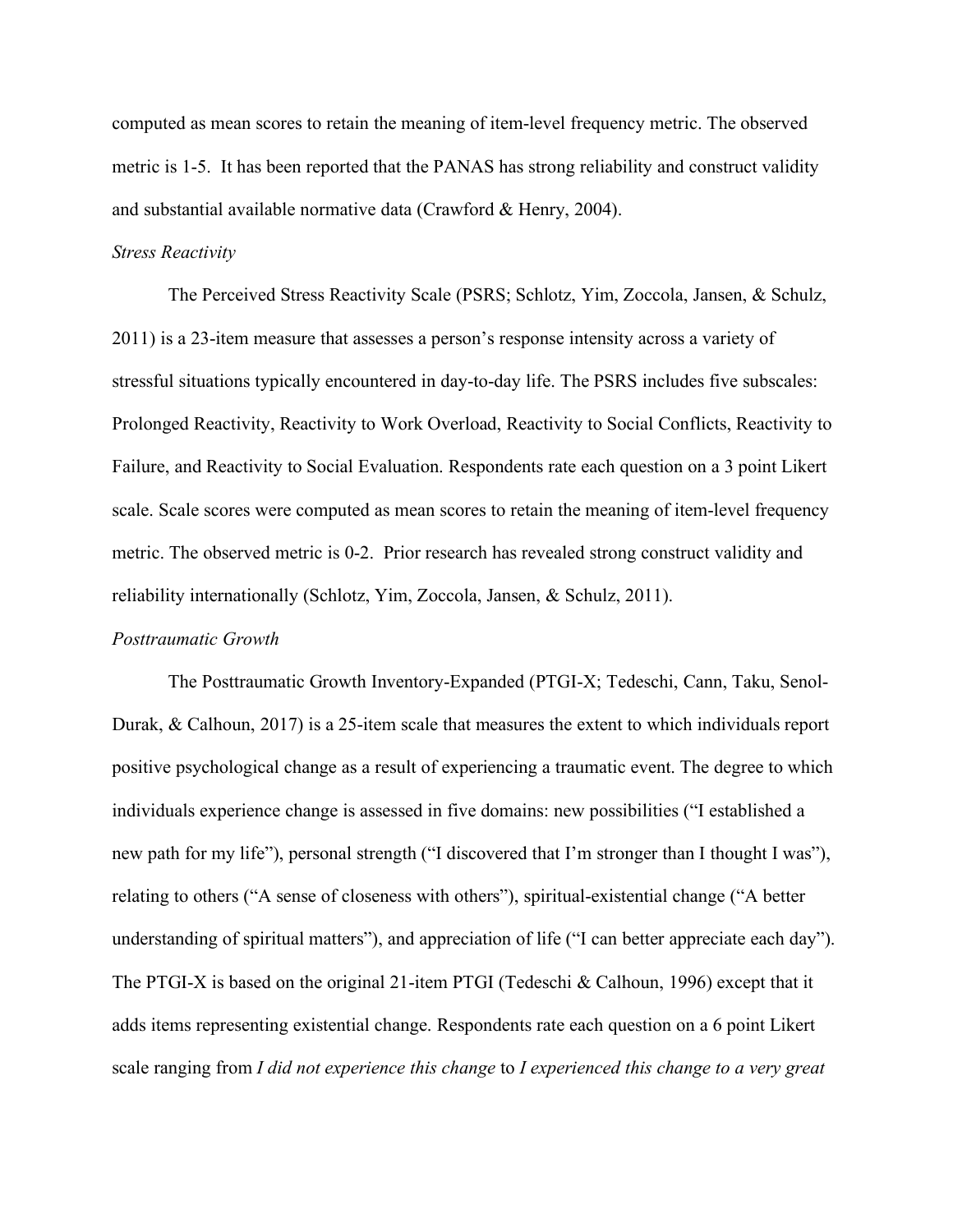*degree*. Scale scores were computed as mean scores to retain the meaning of item-level frequency metric. The observed metric is 0-5. Research on the expanded version of the PTGI reveals good internal consistency and construct validity (Tedeschi et al., 2017).

## *Psychological Flexibility*

The Acceptance and Action Questionnaire II (AAQ-II; Bond et al., 2011) is a 7-item selfreport measure designed to evaluate a person's inability to adapt to changing life demands, ability to shift perspective, and general psychological flexibility. Respondents rate each question on a 7 point Likert scale ranging from *always true* to *never true*. Scale scores were computed as mean scores to retain the meaning of item-level frequency metric. The observed metric is 1-7. Research employing multiple samples revealed satisfactory structure, reliability, and validity of the instrument (Bond et al., 2011).

## *Ego Resiliency*

The Ego Resiliency Scale (ER89; Block and Kremen, 1996) is a 14-item self-report measure of the ability to adapt level of control to situational context, or what is often referred to as adaptive flexibility, and has shown adequate internal consistency and validity across multiple diverse samples (Allessandri, Vecchione, Caprara, & Letzring, 2012). People who are egoresilient experience more positive affect, self-confidence and psychological adjustment. Respondents rate each question on a 4 point Likert scale, ranging from *does not apply at all* to *applies very strongly*. Scale scores were computed as mean scores to retain the meaning of itemlevel frequency metric. The observed metric is 1-4.

# *Integration of Stressful Experiences*

The Integration of Stressful Life Experiences (ISLES; Holland, Currier, Coleman, & Neimeyer, 2010) is a 16-item measure designed to assess the extent to which someone has made sense of a problematic life experience. Two subscales can be computed: Footing in the World,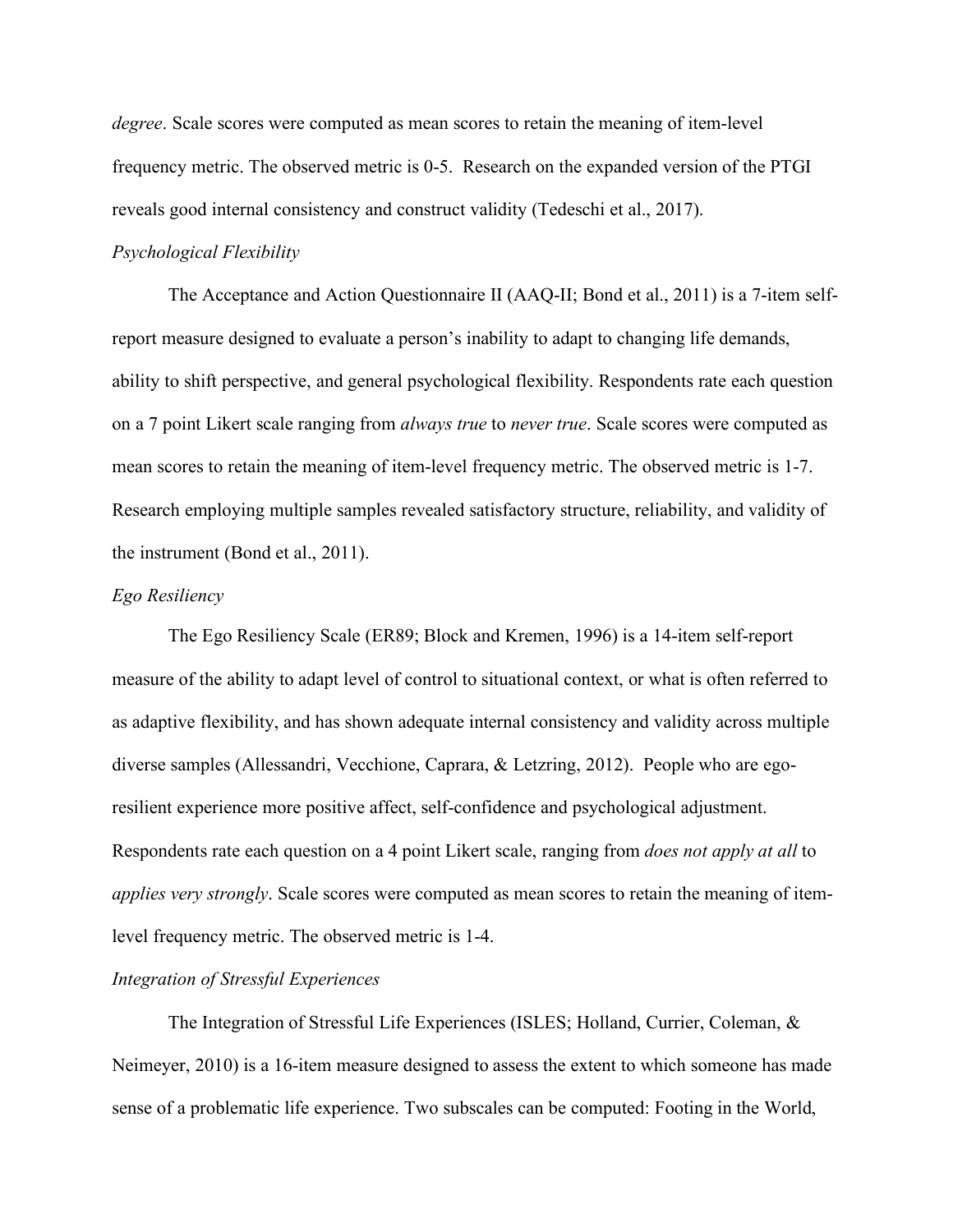and Comprehensibility. Respondents rate each question on a 5 point Likert scale, ranging from *strongly agree* to *strongly disagree*. Scale scores were computed as mean scores to retain the meaning of item-level frequency metric. The observed metric is 1-5. The ISLES has been shown to have strong internal consistency, moderate test-rest reliability, and strong convergent validity (Holland, Currier, Coleman, & Neimeyer, 2010).

### *Self-Compassion*

The Self-Compassion Scale-Short Form (SCS-SF; Raes, Pommier, and Van Gucht, 2010) is a 12-item measure of six aspects of compassion toward self: Self-Kindness, Self-Judgment, Common Humanity, Isolation, Mindfulness, Over-identification with Failure. Respondents rate each question on a 5 point Likert scale, ranging from *almost never* to *almost always*. Scale scores were computed as mean scores to retain the meaning of item-level frequency metric. The observed metric is 1-5. As noted by Coroiu and colleagues (2018), the SCS maintains adequate structure and validity across multiple populations.

#### **Results**

## **Descriptive statistics**

Descriptive statistics are displayed in Table 1. Descriptive statistics indicate that all means were within a reasonable range (i.e., no obvious floor or ceiling effects) and standard deviations indicated acceptable variability in responses, given the metric for each variable.

At time one (before starting the Warrior PATHH program), the sample reported moderate levels of symptoms of PTSD and negative affect. The sample also reported, to a lesser extent, feelings of stress, stress reactivity, symptoms of depression, and symptoms of insomnia. The magnitude of symptoms reported is consistent with what we would expect given the nature of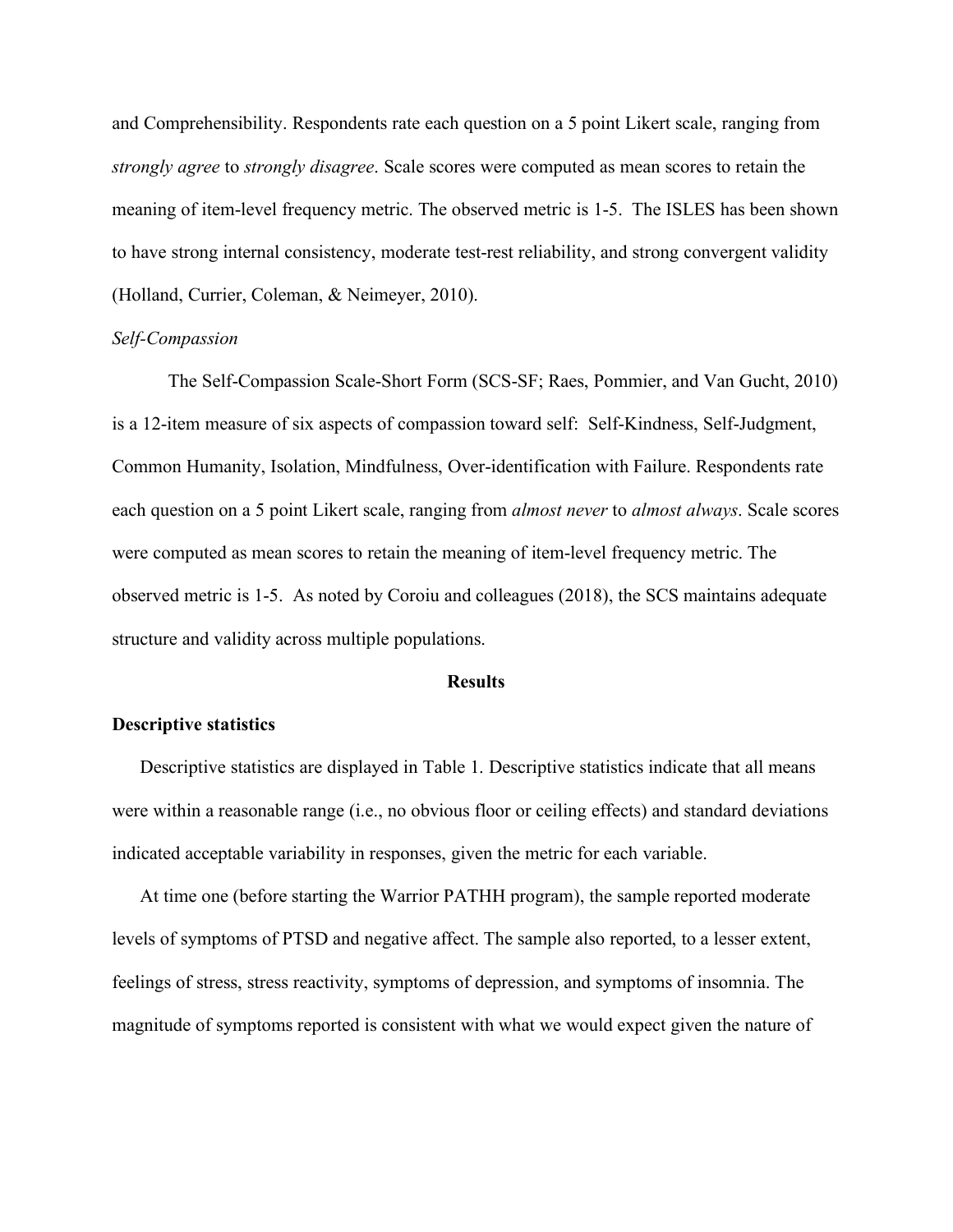Warrior PATHH as a peer-to-peer training program (versus an inpatient or outpatient hospital setting).

At time one the sample also reported moderate levels of ego resiliency and some experiences of positive emotions. The sample reported moderate amounts of integration of stressful life experiences, and a small degree of posttraumatic growth. Participants expressing these positive attributes underlies the fact that this is not a severely disordered clinical population, and thus the population was appropriate to undergo a Warrior PATHH intervention.

### *Changes in Scores Pre and Post Intervention*

Sample means at time one were compared with sample means at time two (at the 18 month program completion point). Changes in means for all variables are displayed in Table 1. *Reductions in Symptomology*

At time two the sample demonstrated, on average, large reductions in all six symptom areas noted at intake. The largest reductions were seen in PTSD, insomnia, and negative affect. The sample reported a shift from moderate to few PTSD symptoms, as well as a shift from moderate to mild insomnia. The sample shifted from moderate to very slight negative affect, indicating that at completion of PATHH participants were less likely to report feeling distressed, guilty, or ashamed, for example. The sample moved from "sometimes" feeling depressed to "almost never" feeling depressed. Sample means also indicated a change from "usually" feeling reactive to stress to "almost never" feeling reactive to stress.

## *Increases in Positive Attributes*

At time two large increases were seen in PTG and psychological flexibility. The sample shifted from experiencing a small amount of PTG to experiencing moderate amounts of this positive psychological phenomenon. Participants also reported a large improvement in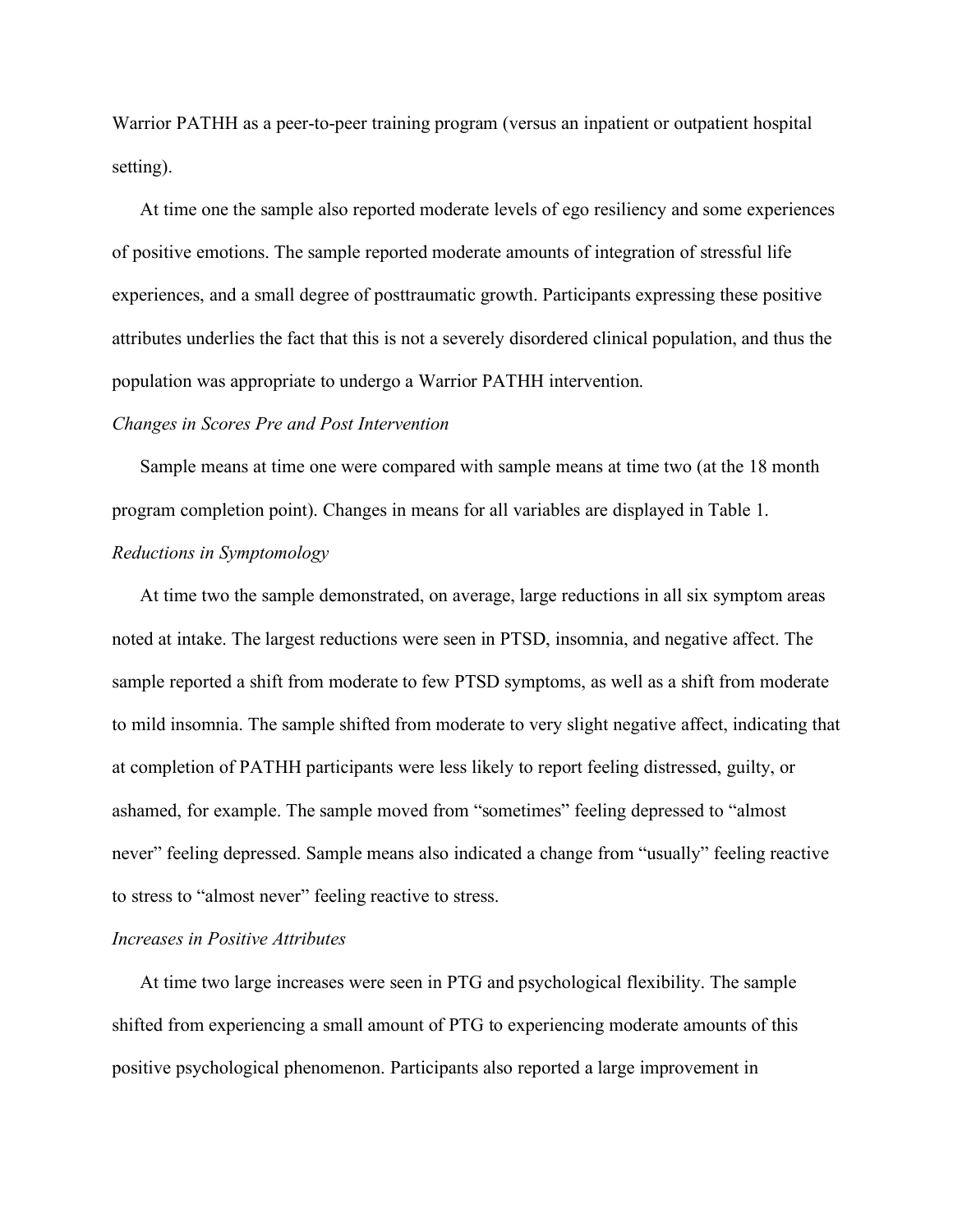psychological flexibility, shifting from only sometimes experiencing it to very often experiencing it. This indicates that at completion of PATHH participants felt more able to face emotions and experienced less worry about painful memories and negative emotions. Integration of stressful life experiences increased at time two, manifesting as increased understanding of beliefs around stressful experiences as well as more feelings of being on track in life. The sample also reported increases to a moderate amount of positive affect, indicating participants felt stronger, more enthusiastic, and more inspired upon completion of PATHH. Lastly, participants reported increases in self-compassion from seldom experiencing it to sometimes or frequently experiencing self-compassion.

## **Zero-Order Correlations**

Given that Warrior PATHH is based on the PTG concept and that the program attempts to facilitate PTG, it is important to test the relationship between PTG and various outcomes of the PATHH program. Strong relationships between PTG and other outcome measures, especially at time two, would suggest that facilitating PTG may work to enhance other outcomes as well.

Pearson product moment correlations were used to explore associations between posttraumatic growth and the outcome variables at time one (See Table 2). This initial crosssectional look at the data confirms prior findings regarding PTG and its nomological network (Tedeschi, et al, 2018). Taken as a whole, the pattern of correlations between PTG and the other measures confirms that, at time one (before PATTH involvement), variance in PTG was negatively associated with measures of symptomology (e.g., mental health disorders, stress reactivity, negative affect), and positively associated with coping or resiliency type attributes (e.g., ego resilience, integration). Although traditional NHST statistical significance levels were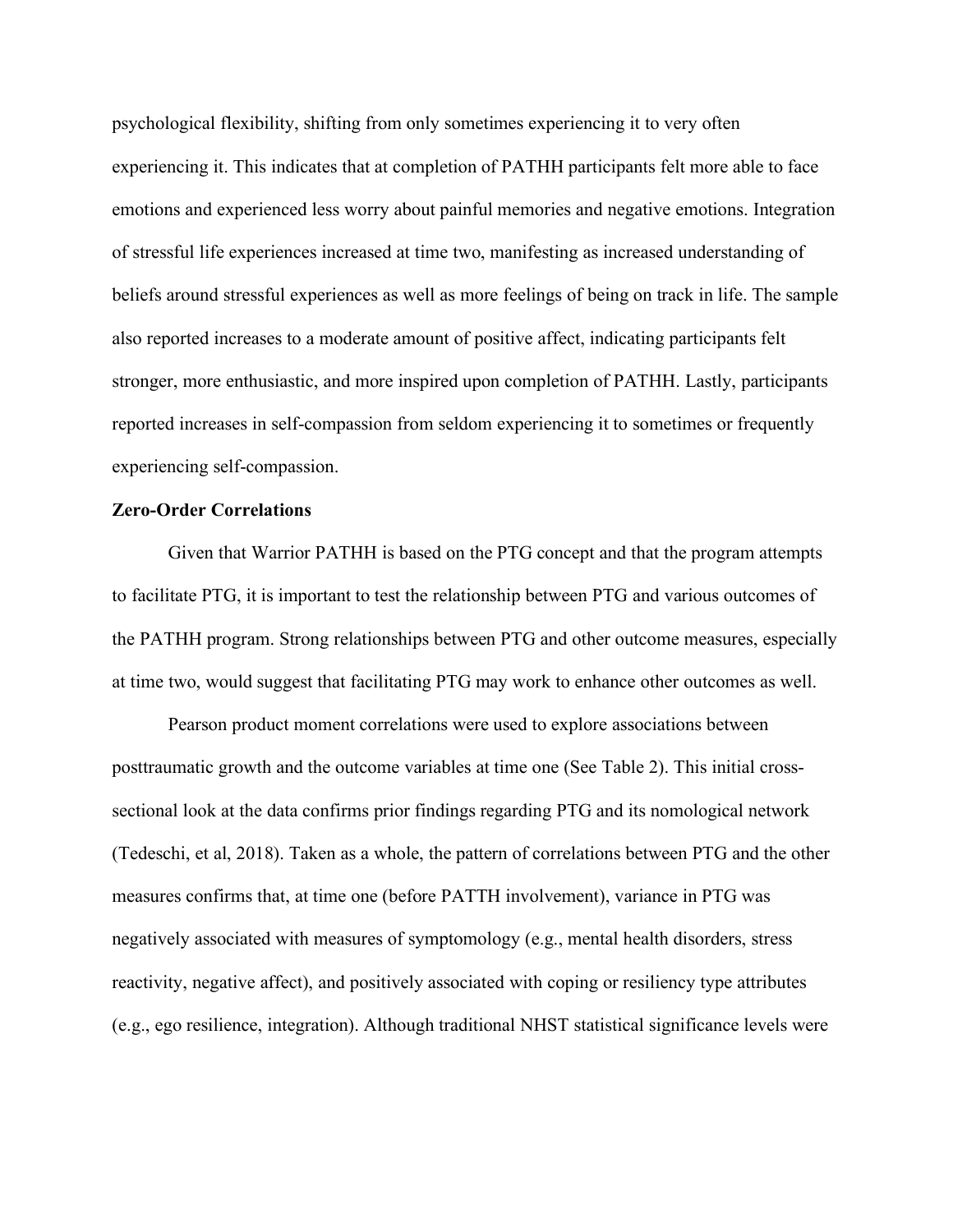not always achieved given the low power, it is worth noting that all effect sizes were moderate to large in magnitude with the exception of PTSD and anxiety.

Pearson product moment correlations were used to explore correlations between posttraumatic growth and the outcome variables 18 months later, at time two. (See Table 2). This set of cross-sectional correlations assesses the magnitude of associations between variance in PTG and the outcomes after participants were involved with PATHH. The observed pattern of correlations between PTG and the other measures confirms that, at time two, negative associations between variance in PTG and variance in all measures of symptomology (e.g., mental health disorders, stress reactivity, negative affect) were strengthened. This was particularly true for associations between PTG and PTSD, and PTG and anxiety, where we observed negative associations increase from small and insignificant to large and significant effect sizes. Additionally, negative associations between PTG and depression, as well as PTG and insomnia were strengthened, shifting from medium to large effect sizes.

The observed pattern of correlations between PTG and the other measures at time two also confirms that, at completion of PATTH, positive associations between variance in PTG and variance in all measures positively associated with coping or resiliency attributes were strengthened. This was particularly true for associations between PTG and psychological flexibility, PTG and integration of stressful experiences, PTG and positive affect, and PTG and self-compassion; we observed positive associations increase from medium to large effect sizes across these variables. Additionally, the positive association between PTG and ego resilience held at completion of PATHH. The change in strength of correlations between PTG and other study variables is shown in Table 2.

## **Discussion**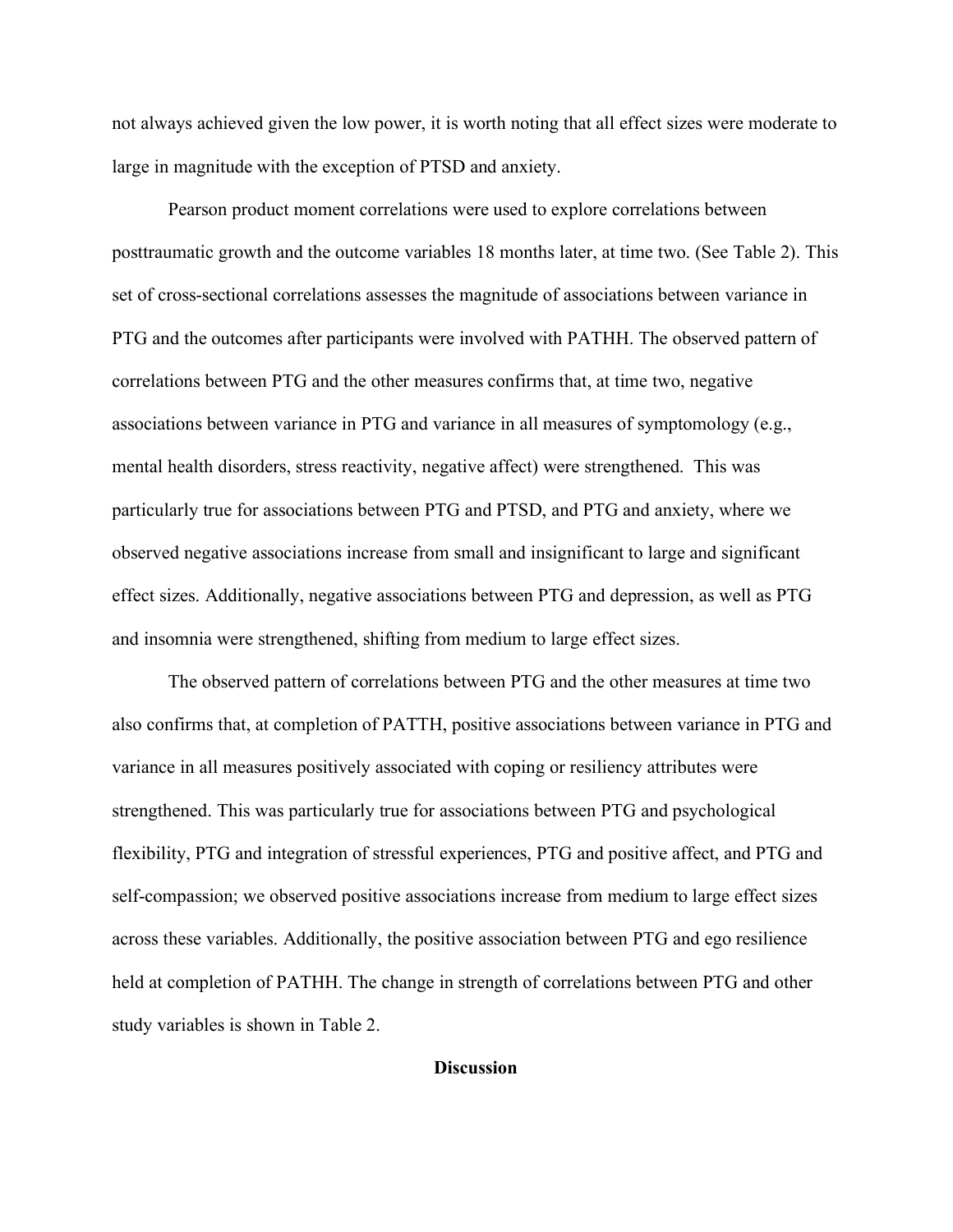As noted above, strictly speaking, the Warrior PATHH program is not a psychotherapeutic intervention. It was developed as a training program for the purpose of integrating veterans into their communities in the aftermath of combat. Many veterans require training to learn how to translate their valuable skills learned in military service, and to regain the capacity to regulate their thoughts, feelings and actions in a civilian environment. In doing so, they become more capable of serving their communities as sources of enrichment in the lives of others. The program helps to facilitate PTG in its five domains: recognizing personal strength, improved interpersonal relationships, finding new possibilities in life, greater appreciation for life, and spiritual and existential development. The program is also described as a training program because this term resonates with military service members, who can adopt an openness to training more readily than for psychotherapy, which is facilitated by trained mental health professionals rather than peers. The activities in the program mix classroom instruction, discussion, and experiential activities that help participants to see how the principles of the program work in practice.

This program appears to be very different from office-based individual psychotherapy. It is an intensive, residential program that is a training intervention rather than therapy, it has a long-term online follow-up, it is delivered by culturally competent peers, and it uses alternative intervention modalities, some of which require settings and resources unavailable to most therapists. However, since it has a number of elements of empirically-based treatments for PTSD incorporated into the design of the program, it can serve as a basis for effective trauma therapy for various populations. In fact, the Warrior PATHH program was derived from a PTGbased therapy (Calhoun & Tedeschi, 1999; 2013) and in other ways it has been used to treat combat trauma (Tedeschi & McNally, 2011; Tedeschi, 2016).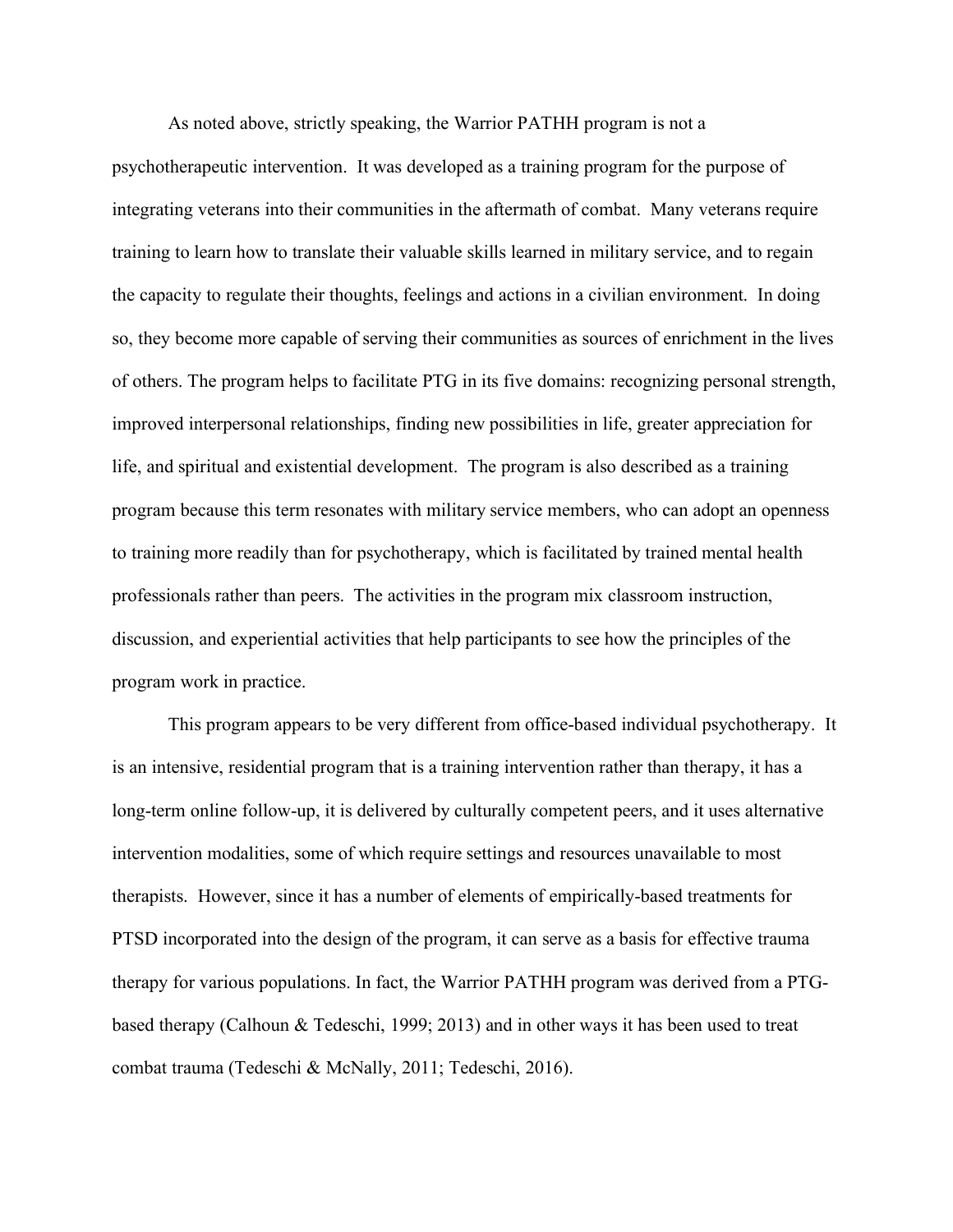Psychotherapists who are familiar with standard empirically-based trauma treatment will recognize how this PTG-based approach utilizes many aspects of those therapies. There are clear cognitive, narrative, and existential elements of this therapy that are integrated within a relational approach to intervention termed Expert Companionship (Tedeschi, et al., 2018). Elements of empirically-based treatments for PTSD are found in this process, which makes this model of intervention very accessible to practitioners who do not have the resources used in the Warrior PATHH program.

The therapy relationship emphasizes cultural competence, skilled listening, and empathy, a therapeutic stance that has an empirical basis. This is enacted in five phases of process that is based on studies of how PTG develops, and that integrate various trauma treatment concepts and strategies. The phases of the Warrior PATHH intervention that also form the basis for individual trauma therapy with a PTG approach have similarities and differences from standard trauma treatments such as prolonged exposure and cognitive processing therapy. A key difference is that all these elements of the therapy are denoted within Expert Companionship, meaning that therapists present themselves as learners and listeners, to understand the individual person's trauma experience and its aftermath, rather than operating as technicians with therapeutic interventions to be delivered. As in other trauma therapies an important initial element is *Psychoeducation* about trauma response, but in a way that emphasizes the PTG perspective on core belief disruption as well as the physiological aspects of trauma response. Although expertise about these aspects of trauma are offered, the expert companion collaborates closely to weave the individual's experience into the explanations of the effects of trauma. *Emotional regulation* practices are an integral part of the approach that allows the participant to better tolerate internal and external reminders of trauma as well as interpersonal conflict. Here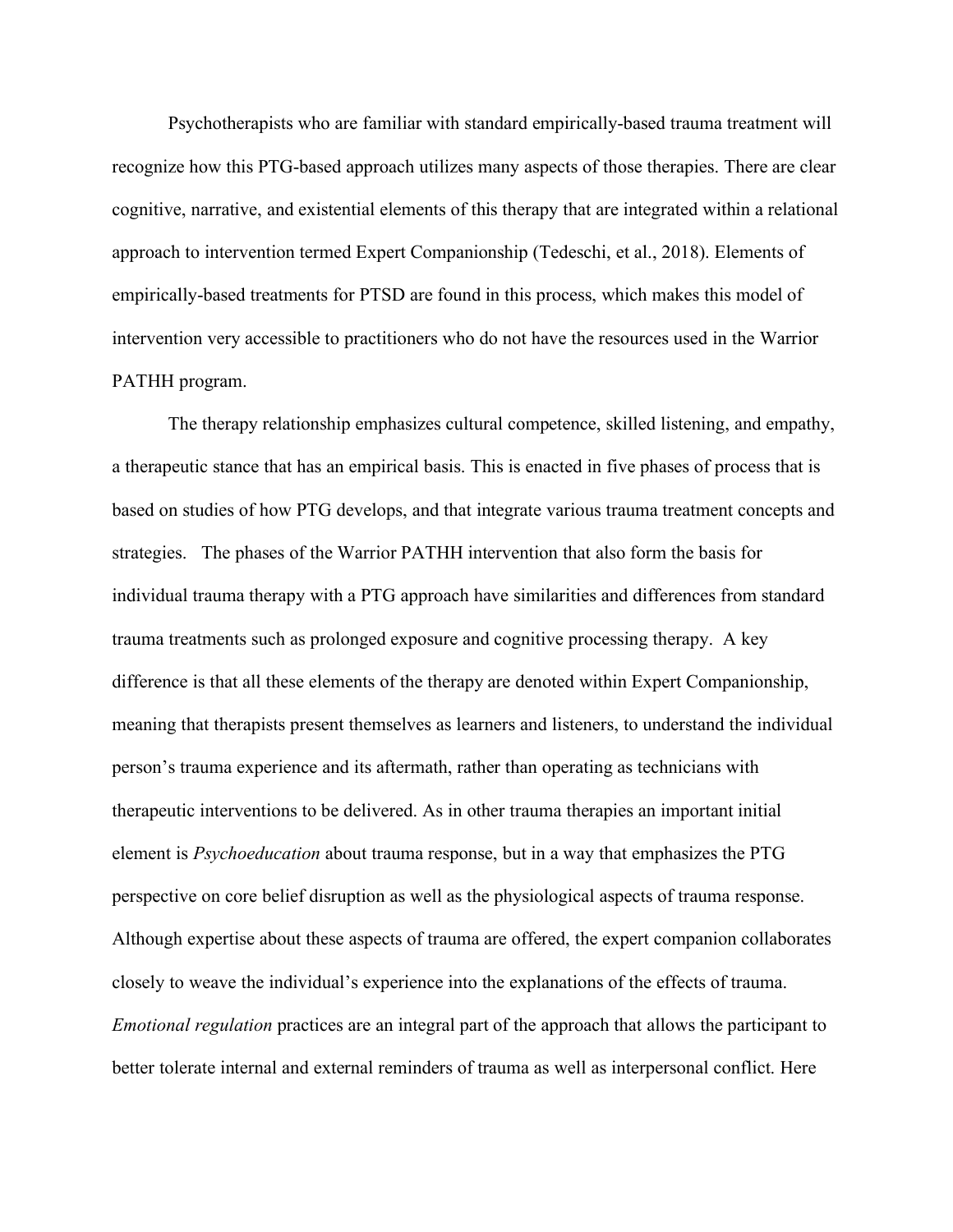the Expert Companion works with the individual to determine which kinds of emotional regulation strategies are most accessible and effective for the person, and therefore a variety of approaches can be discussed and tailored to the individual. *Exposure through disclosure* of memories or situations that trigger PTSD symptoms associated with avoidance and arousal is part of this approach as it also is in other trauma treatments. In this PTG-based approach, there is more of an emphasis on disclosure about life in the aftermath of trauma rather than a focus on the trauma itself. Seldom would there be a repetition of trauma experiences as found in prolonged exposure. In fact, in Warrior PATHH, veterans talk relatively little about combat trauma, but rather the emphasis is placed on a future orientation that moves people toward new meaning and purpose. Exposure occurs naturally during the various program exercises and is not directed or guided by the exercise leaders. It is not unlike exposure that occurs in the discourse between a trauma survivor and someone within his or her social support system*. Narrative development* is encouraged through cognitive processing in order to develop a clearer sense of the events, and how they fit into the developing life story of the trauma survivor. Activities that encourage participants to consider or to reconsider their beliefs about their past, present, and future offer the possibility of PTG by creating a narrative that is a coherent story of the trauma, its context, and how it leads into a future that has a purpose. The orientation here is more future oriented than in other trauma treatments, and this narrative approach is a major portion of the work. The Expert Companion helps the individual see possibilities, and highlights often the emerging areas of posttraumatic growth that begin to be evident in most trauma survivors even in the early aftermath of trauma. The process of bringing these areas of growth into focus is often subtle, as it is important to attribute the changes to the hard work of the individual in the aftermath of trauma rather than to the trauma itself. The final element of the process is the development of a pathway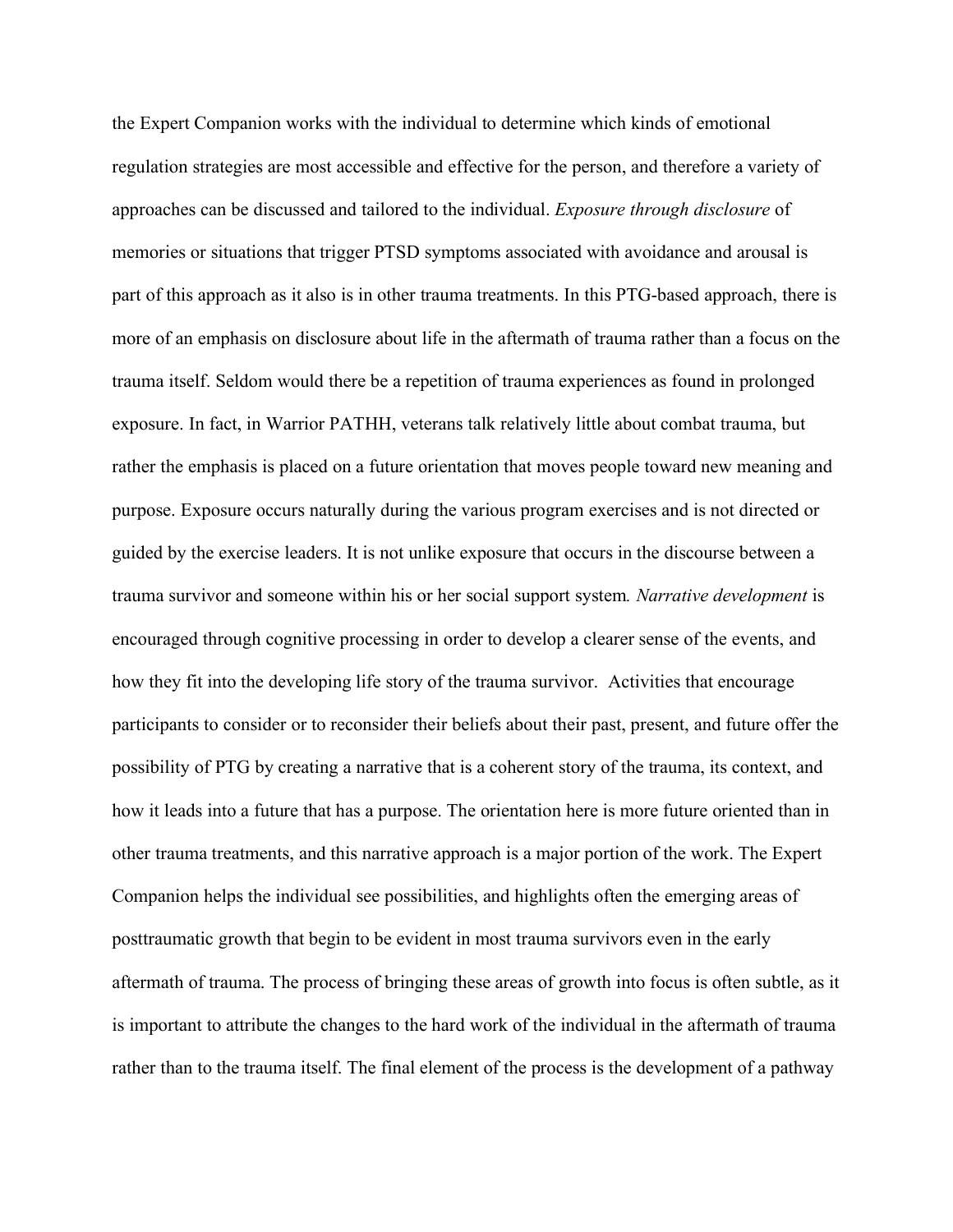toward *service to others*. This is a capstone to the narrative where the trauma has been transformed into service in the family, community, or nation with an emphasis on wise and close connections with others who then benefit from the experiences of the trauma survivor. In this way, PTG becomes a way of life that may benefit many people, mitigates the distress of loss and PTSD symptoms that may continue at some level, and represents a sustaining sense of identity and an organization of activities and relationships. This transformation is encouraged by the Expert Companion who points out to the trauma survivor that the posttraumatic growth that has become evident equips them to effectively play important roles in ways they may not have considered previously. The narrative of the trauma experience becomes much more than a reduction of symptoms or mere survival when missions of service are defined and embarked upon.

#### **Limitations and future work**

The results of this first attempt to quantitatively evaluate the Warrior PATHH program are promising but indicate that much more work lies ahead in developing effective and efficient interventions for military service members who are struggling with symptoms of PTSD and related problems. Although the response rate for this study was very high, it is useful to be able to gather data from a larger number of participants. How much the apparent success of the program is dependent on specific elements is not clear with this report of change over time. In order to determine what aspects of the program are primarily responsible for the gains reported would require a dismantling strategy, where certain parts of the program were provided only to a subset of participants. If it is to be generally and widely useful, the Warrior PATHH approach as implemented at Boulder Crest would need to be portable and translated to other settings. There are aspects of this program that make this difficult, primarily the use of outdoor activities that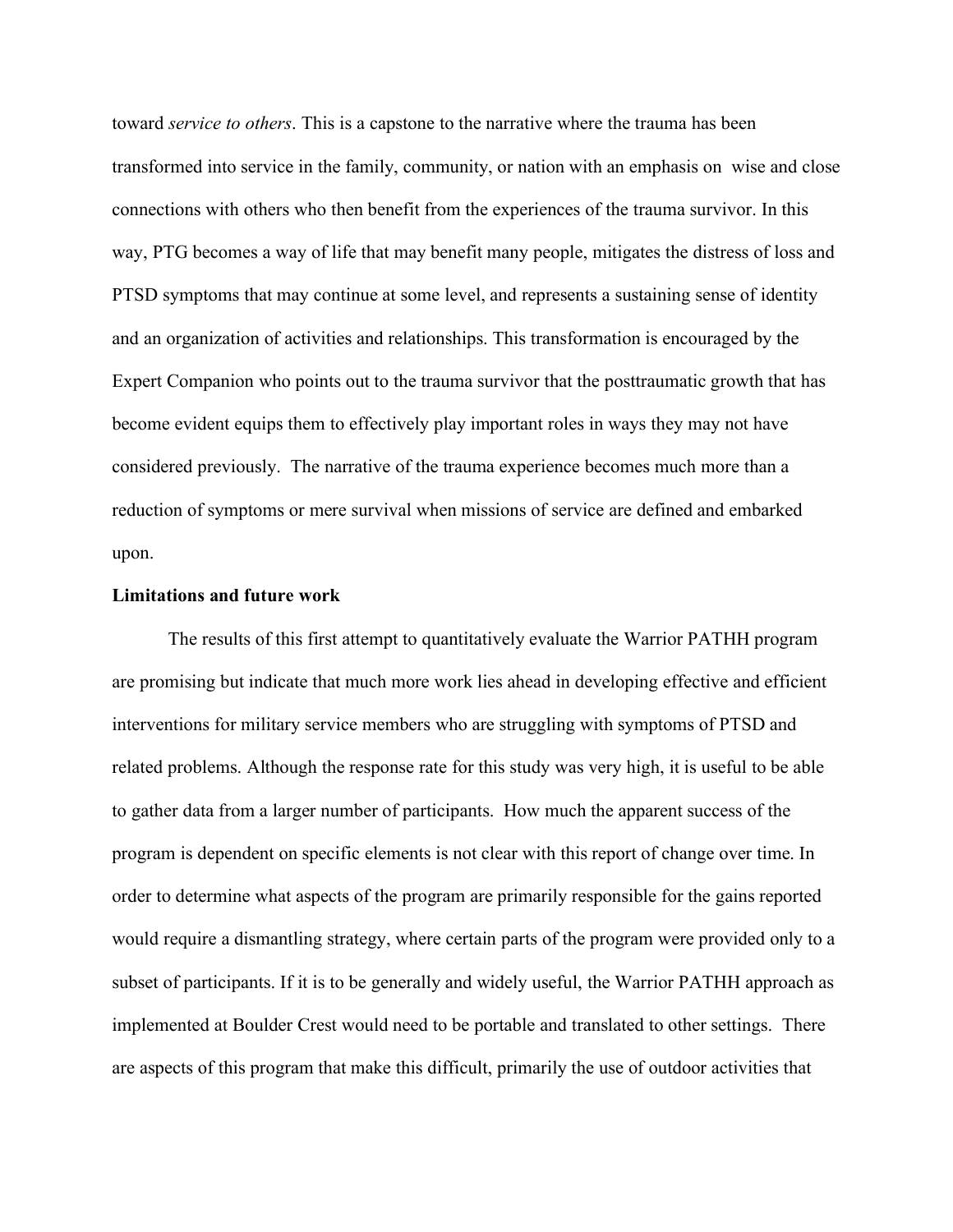require a physical plant that can support them. However, a number of important aspects of the program can be replicated in many settings: the PTG approach can be learned, and much of the program content can also be translated for other settings.

This pilot program evaluation does not provide a comparison group as Boulder Crest exists primarily to provide services to veterans and first responders and not as a vehicle for research. Therefore, it is not possible with this study to assert that the particular outcomes result from participation in the program. However, changes over several measures that remain stable over a long period of time do suggest that the participants are experiencing a level of successful living that is significantly different from previous functioning, that these changes occurred during the first week in the program, and they continued at least during the 18-month period of further support. If changes such as these typically occurred with veterans spontaneously, we would not be seeing the frequent reports of struggle and disability in this population. It is difficult to logically account for the changes measured here except as effects of the participation in the program.

There are likely to be some common factors at work in producing the gains reported above. The program is free to participants, and the recommendations by other veterans likely sets in motion a high degree of trust in the program and its staff, and expectations for success that lead to investment by the participants. The fact that the program is provided by staff who are veterans themselves is also likely to enhance trust as there is strong cultural competency here. The group approach may also enhance peer support and sense of safety. Optimizing common factors that are primarily relationship-based is a strength of this PTG-based approach to PTSD and related problems, and likely has a great impact on outcomes (Norcross & Wampold, 2019). The data reported here also suggest that the PTG basis for the program enhances outcomes on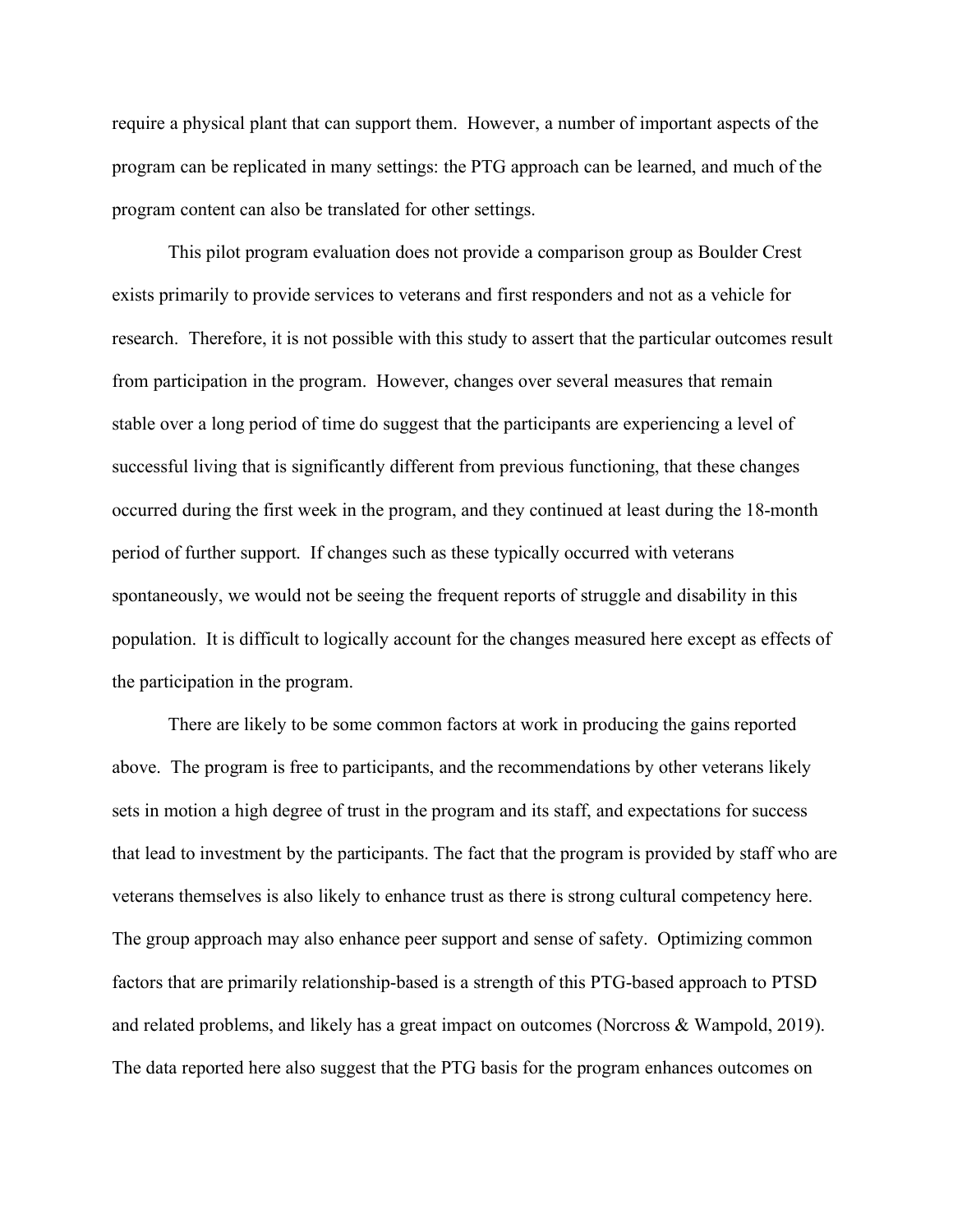variables that are symptom-based as well as those indicative of resilience and overall effectiveness in living.

As mentioned above, there are many ways the Warrior PATHH program is offered at Boulder Crest that are not replicable in most other settings. The question then becomes whether the specific ways the program is offered, in a tranquil natural setting, with many opportunities for outdoor experiences, with a group setting and peer trainers, and in a condensed residential setting, are responsible for much of the effects, or whether the effects can be replicated to an extent in a traditional private office setting. We believe that replicating the positive outcomes from Warrior PATHH is possible, and we have experience in doing this in our work with many individual clients. The five elements of the program previously described can all be offered in a traditional therapy, as noted in a case presented by Tedeschi (2011), and in a workbook that can be used as an adjunct to therapy or as a self-help guide (Tedeschi & Moore, 2016). Familiarity with the culture of the client (e.g. military culture), a relational approach described as Expert Companionship, and encouraging the client to engage in some of the kinds of activities included in the program can all produce effects that mirror those found in the Warrior

PATHH program. We see PTG as a process that people naturally aspire to if given opportunity and guidance. At the same time, we also see that many of the people who come to Warrior PATHH respond more rapidly and robustly to the structure and experiences offered in the program, and likely have superior outcomes compared with individual therapies, even those that have a strong PTG component.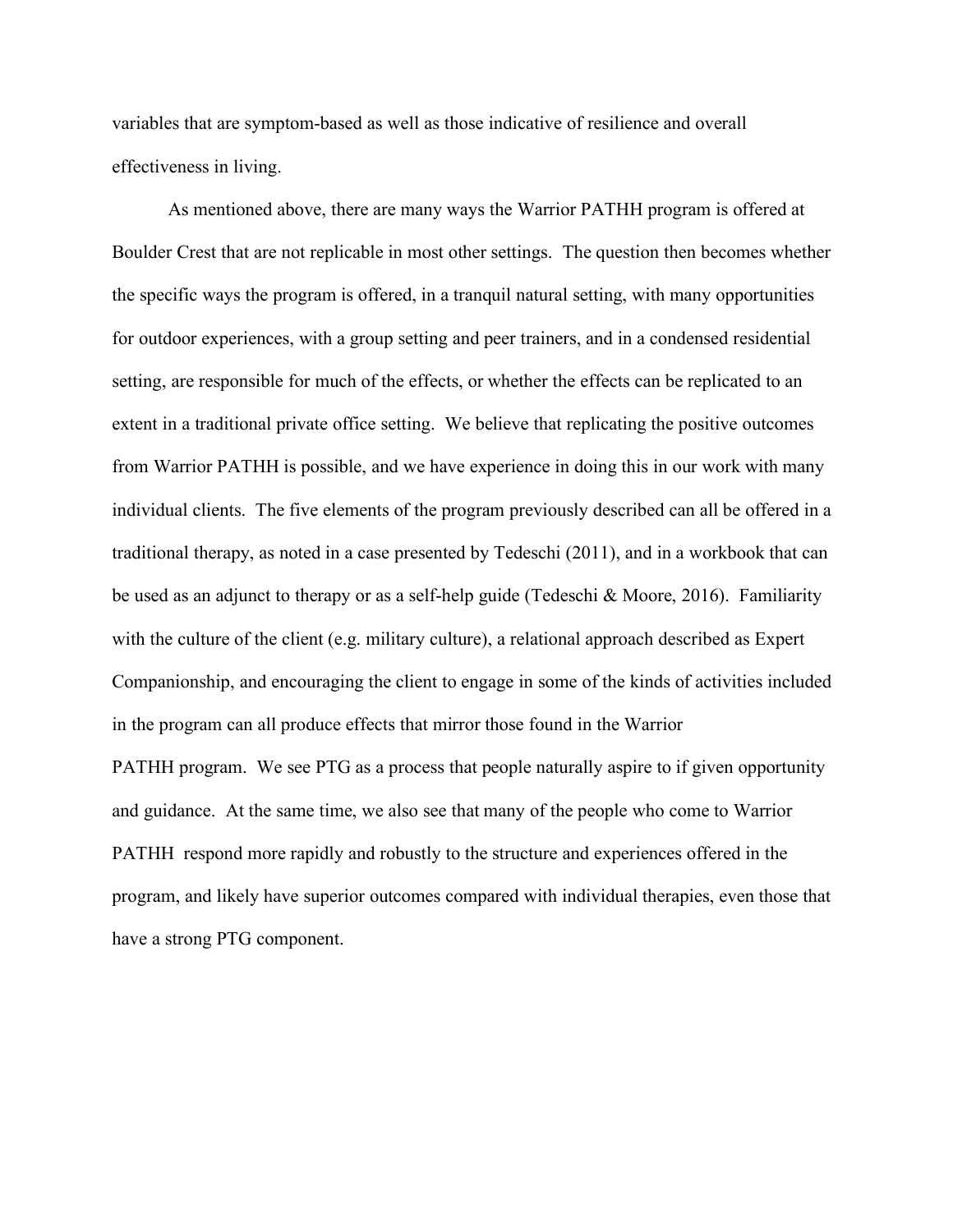#### **References**

- Alessandri, G., Vecchione, M., Caprara, G. V., & Letzring, T. D. (2012). The Ego Resiliency Scale revised: A crosscultural study in Italy, Spain, and the United States. *European Journal of Psychological Assessment, 28*(2), 139–146. [https://doi.org/10.1027/1015-](https://psycnet.apa.org/doi/10.1027/1015-5759/a000102) [5759/a000102](https://psycnet.apa.org/doi/10.1027/1015-5759/a000102)
- American Psychiatric Association. (2013). *Diagnostic and statistical manual of mental Disorders* [Fifth Edition]. Retrieved from

[https://doi.org/10.1176/appi.books.9780890425596.](https://doi.org/10.1176/appi.books.9780890425596)

- Antony, M. M., Bieling, P. J., Cox, B. J., Enns, M. W., & Swinson, R. P. (1998). Psychometric properties of the 42-item and 21-item versions of the depression anxiety stress scales in clinical groups and a community sample. *Psychological Assessment, 10*, 176–181. doi:<http://dx.doi.org/10.1037/1040-3590.10.2.176>
- Bastien, C. H., Vallières, A., & Morin, C. M. (2001). Validation of the Insomnia Severity Index as an outcome measure for insomnia research. *Sleep Medicine*, *2*, 297–307. doi: [https://doi.org/10.1016/S1389-9457\(00\)00065-4](https://doi.org/10.1016/S1389-9457(00)00065-4)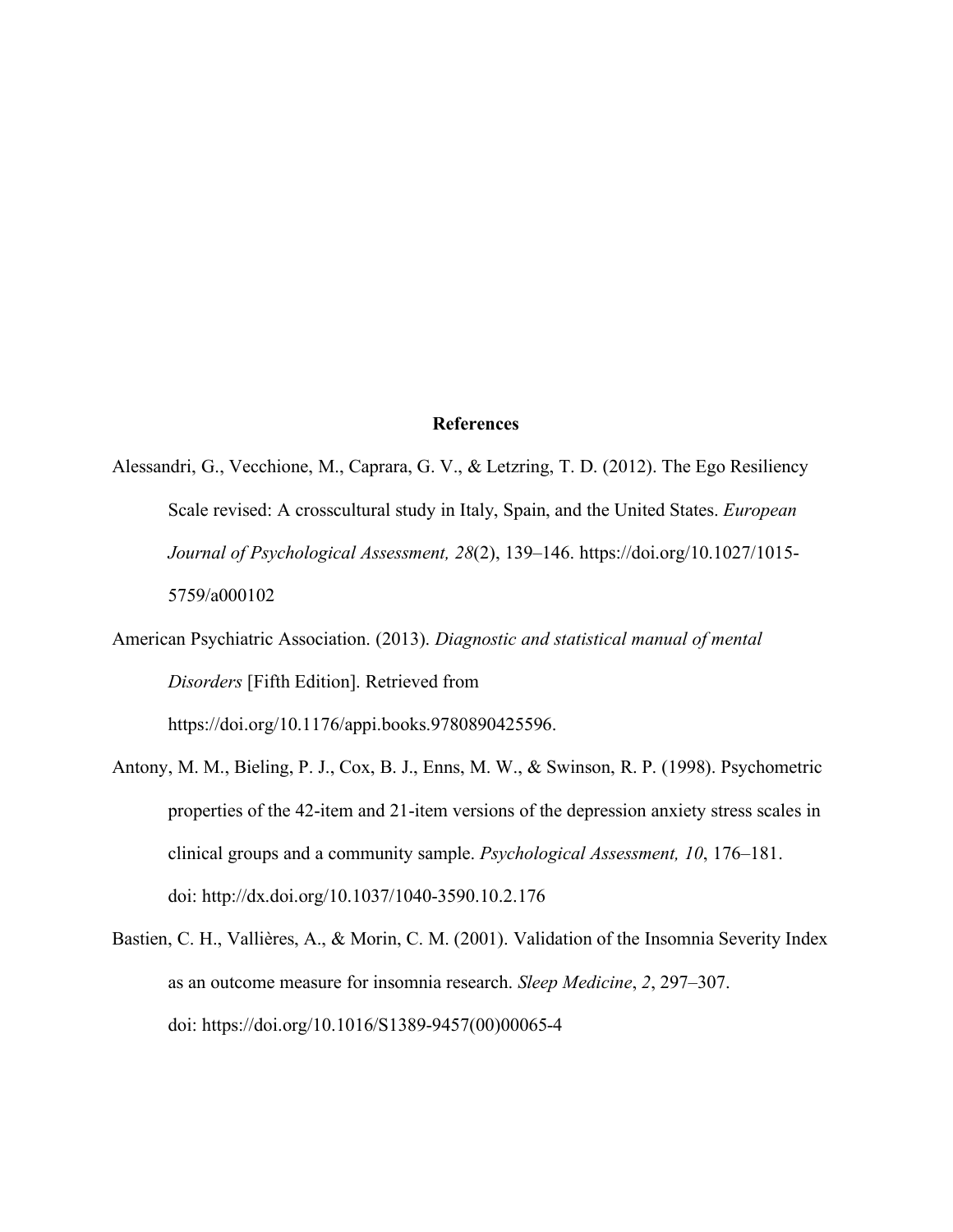- Bergman, H. E., Przeworski, A., & Feeny, N. C. (2017). Rates of subthreshold PTSD among US military veterans and service members: A literature review. *Military Psychology, 29,* 117-127. doi:<https://doi.org/10.1037/mil0000154>
- Block, J., & Kremen, A. M. (1996). IQ and rgo-resiliency: Conceptual and empirical connections and separateness. *Journal of Personality and Social Psychology*, *50*, 349- 361. doi:<http://dx.doi.org/10.1037/0022-3514.70.2.349>
- [Bond, F. W., Hayes, S. C., Baer, R. A., Carpenter, K. M., Guenole, N., Orcutt, H. K., Waltz, T.,](http://contextualscience.org/Bond_et_al_AAQ-II)  [& Zettle, R. D. \(2011\).](http://contextualscience.org/Bond_et_al_AAQ-II) Preliminary psychometric properties of the Acceptance and Action Questionnaire - II: A revised measure of psychological flexibility and experiential avoidance. *Behavior Therapy, 42,* 676-688. doi:<https://doi.org/10.1016/j.beth.2011.03.007>
- Bovin, M. J., Marx, B. P., & Schnurr, P. P. (2015). Evolving DSM diagnostic criteria for PTSD: Relevance for assessment and treatment. *Current Treatment Options in Psychiatry, 2,* 86- 98. doi: 10.1007/s40501-015-0032-y
- Bovin, M. J., Marx, B. P., Weathers, F. W., Gallagher, M. W., Rodriguez, P., Schnurr, P. P., & Keane, T. M. (2016). Psychometric properties of the PTSD Checklist for Diagnostic and Statistical Manual of Mental Disorders–Fifth Edition (PCL-5) in veterans. *Psychological Assessment, 28,* 1379. doi: [http://dx.doi.org/10.1037/pas0000254](https://psycnet.apa.org/doi/10.1037/pas0000254)
- Brown, T.A., Korotitsch, W., Chorpita, B.F. & Barlow, D.H. (1997). Psychometric properties of the Depression Anxiety Stress Scales (DASS) in clinical samples. *Behaviour Research and Therapy*, *35*, 79-89. doi: [10.1016/s0005-7967\(96\)00068-x](https://doi.org/10.1016/s0005-7967(96)00068-x)
- Calhoun, L., & Tedeschi, R. (2013). *Posttraumatic growth in clinical practice*. New York: Routledge.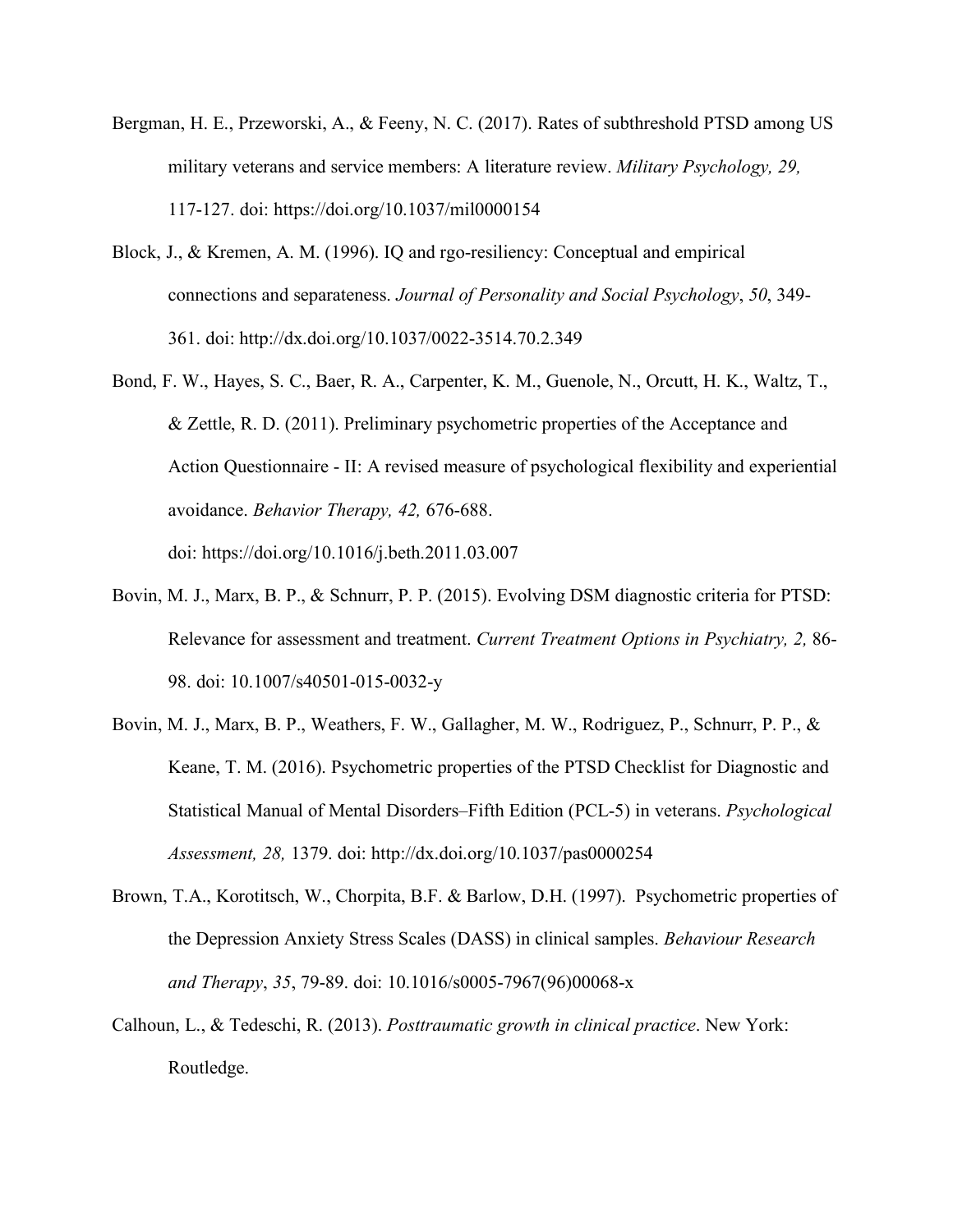- [Cann, A.](https://www.ncbi.nlm.nih.gov/pubmed/?term=Cann%20A%5BAuthor%5D&cauthor=true&cauthor_uid=19326274), [Calhoun, L. G.](https://www.ncbi.nlm.nih.gov/pubmed/?term=Calhoun%20LG%5BAuthor%5D&cauthor=true&cauthor_uid=19326274), [Tedeschi, R. G.](https://www.ncbi.nlm.nih.gov/pubmed/?term=Tedeschi%20RG%5BAuthor%5D&cauthor=true&cauthor_uid=19326274), [Kilmer,](https://www.ncbi.nlm.nih.gov/pubmed/?term=Kilmer%20RP%5BAuthor%5D&cauthor=true&cauthor_uid=19326274) R. P., [Gil-Rivas, V.](https://www.ncbi.nlm.nih.gov/pubmed/?term=Gil-Rivas%20V%5BAuthor%5D&cauthor=true&cauthor_uid=19326274), [Vishnevsky, T.](https://www.ncbi.nlm.nih.gov/pubmed/?term=Vishnevsky%20T%5BAuthor%5D&cauthor=true&cauthor_uid=19326274), & [Danhauer, S. C.](https://www.ncbi.nlm.nih.gov/pubmed/?term=Danhauer%20SC%5BAuthor%5D&cauthor=true&cauthor_uid=19326274) (2010). The Core Beliefs Inventory: A brief measure of disruption in the assumptive world. *Anxiety, Stress and Coping*, *23*(1), 19-34. doi:<https://doi.org/10.1080/10615800802573013>
- Charney, M. E., Hellberg, S. N., Bui, E. & Simon, N. M. (2018). Evidenced-based treatment of posttraumatic stress disorder: an updated review of validated psychotherapeutic and pharmacological approaches. *Harvard Review of Psychiatr*y, 26(3), 99-115. doi: 10.1097/HRP.0000000000000186
- Coroiu, A., Kwakkenbos, L., Moran, C., Thombs, B., Albani, C., Bourkas, S., Zenger, M., Brahler, E., & Körner, A. (2018). Structural validation of the Self-Compassion Scale with a German general population sample. *PLoS ONE, 13*(2), Article e0190771. [https://doi.org/10.1371/journal.pone.0190771](https://psycnet.apa.org/doi/10.1371/journal.pone.0190771)
- Crawford, J. R. & Henry, J. (2004). The Positive and Negative Affect Schedule (PANAS): Construct validity, measurement properties and normative data in a large non-clinical sample. *British Journal of Clinical Psychology*, *43(3),* 245-265. doi:

[10.1348/0144665031752934](https://www.researchgate.net/deref/http%3A%2F%2Fdx.doi.org%2F10.1348%2F0144665031752934)

- Defense Suicide Prevention Office. (2013). *Defense Suicide Prevention Office: FY 2012 annual report*. Washington, DC: U.S. Department of Defense.
- Dohrenwend, B. P., Turner, J. B., Turse, N. A., Adams, B. G., Koenen, K. C., & Marshall, R. (2006). The psychological risks of Vietnam for U.S. veterans: A revision with new data and methods. *Science, 313*, 979–982. doi: 10.1126/science.1128944
- Dutra, S. J., Hayes, J. P., & Keane, T. M. (2019). Issues in assessment of PTSD in military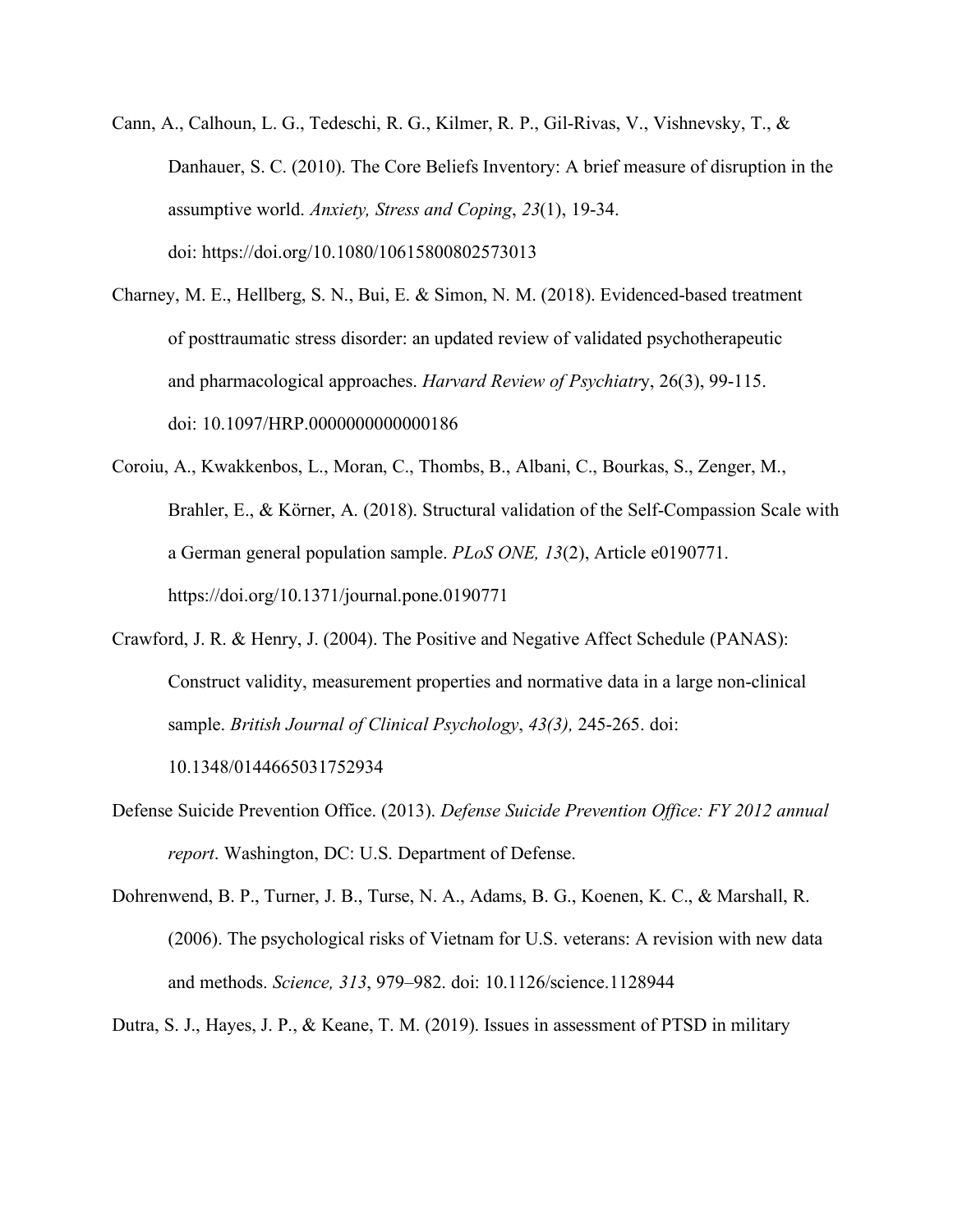personnel. In B. A. Moore & W. E. Penk (Eds.). *Treating PTSD in Military Personnel: A Clinical Handbook-Second Edition*. New York: Guilford Press.

- Elkins, G., Roberts, L., & Stork, S. (2019). Complementary and alternative therapies. In B. A. Moore & W. E. Penk (Eds.). *Treating PTSD in Military Personnel: A Clinical Handbook-Second Edition*. New York: Guilford Press.
- Jindani, F., Turner, N., & Khalsa, S. B. S. (2015). A yoga intervention for posttraumatic stress: A preliminary randomized control trial. *Evidence-Based Complementary and Alternative Medicine*, vol. 2015, 1-8.<https://doi.org/10.1155/2015/351746>
- Foa, E. B., &Kozak, M. J. (1986). Emotional processing of fear: Exposure to corrective information. *Psychological Bulletin, 99*, 20–35. doi: [http://dx.doi.org/10.1037/0033-](http://dx.doi.org/10.1037/0033-%092909.99.1.20) [2909.99.1.20](http://dx.doi.org/10.1037/0033-%092909.99.1.20)
- Funk, J.L., & Rogge, R.D. (2007). Testing the ruler with item response theory: Increasing precision of measurement for relationship satisfaction with the Couples Satisfaction Index. *Journal of Family Psychology, 21*, 572-583. doi: [http://dx.doi.org/10.1037/0893-](https://psycnet.apa.org/doi/10.1037/0893-3200.21.4.572) [3200.21.4.572](https://psycnet.apa.org/doi/10.1037/0893-3200.21.4.572)
- Hoge, C. W., Auchterlonie, J. L., & Milliken, C. S. (2006). Mental health problems, use of mental health services, and attrition from military service after returning from deployment to Iraq or Afghanistan. *Journal of the American Medical Association, 295*(9), 1023–1032. Doi: 10.1001/jama.295.9.1023
- Hoge, C. W., Castro, C. A., Messer, S. C., McGurk, D., Cotting, D. I., &Koffman, R. L. (2004). Combat duty in Iraq and Afghanistan, mental health problems, and barriers to care. *New England Journal of Medicine, 351*(1), 13–22. doi: 10.1056/NEJMoa040603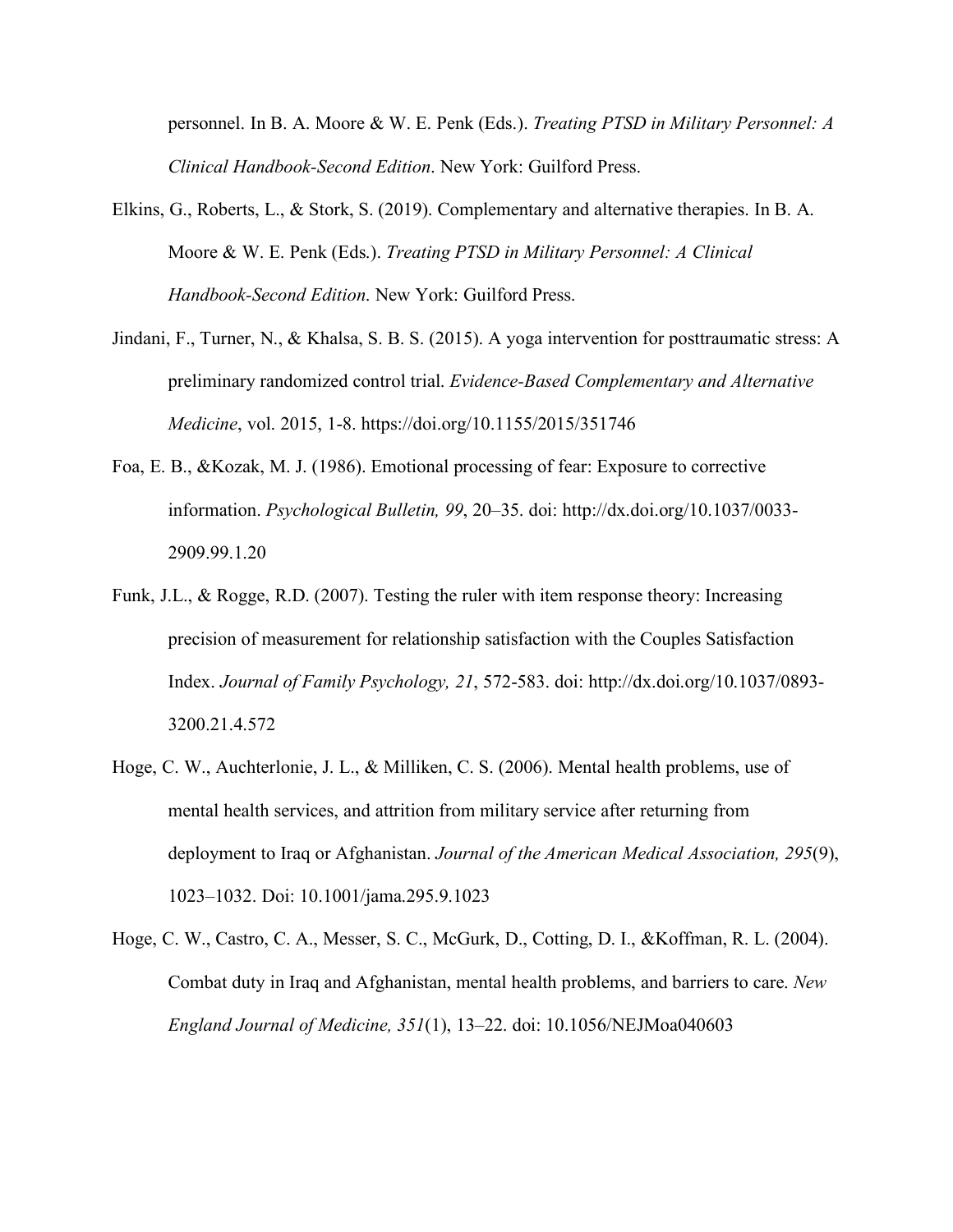- Hoge, C, W., Terhakopian, A., Castro, C. A., Messer, S. C., & Engel, C. C. (2007). Association of posttraumatic stress disorder with somatic symptoms, health care visits, and absenteeism among Iraq war veterans. *American Journal of Psychiatry, 164*(1), 150-153. doi:10.1176/appi.ajp.164.1.150
- Hoge, C. W., & Warner, C. H. (2014). Estimating PTSD prevalence in US veterans: considering combat exposure, PTSD checklist cutpoints, and DSM-5. *Journal of Clinical Psychiatry, 75,* 1439-1441. doi: 10.4088/JCP.14com09616
- Holland, J. M., Currier, J. M., Coleman, R. A., & Neimeyer, R. A. (2010). The Integration of Stressful Life Experiences Scale (ISLES): Development and initial validation of a new measure. *International Journal of Stress Management*, 17, 325-352. doi: http://dx.doi.org/10.1037/a0020892
- Institute of Medicine. (2014). *Treatment for posttraumatic stress disorder in military and veteran populations: Final assessment.* Washington, DC: The National Academies Press.
- Kehle-Forbes, S. M., Meis, L. A., Spoont, M. R., &Polusny, M. A. (2016). Initiation and dropout from prolonged exposure and cognitive processing therapy in a VA outpatient clinic. *Psychological Trauma: Theory, Research, Practice, and Policy, 8*, 107–114. doi: 10.1037/tra0000065
- Kruse, M. I., Denman, T. C., Maness, A. G., & Gulliver, S. B. (2019). Co-occurring substance use disorders. In B. A. Moore & W. E. Penk (Eds.). *Treating PTSD in Military Personnel: A Clinical Handbook-Second Edition*. New York: Guilford Press.
- Kulka, R. A., Schlenger, W. E., Fairbank, J. A., Hough, R. L., Jordan, B. K., Marmar, C. R., et al. (1988). *National Vietnam Veterans Readjustment Study (NVVRS): Description, current status, and initial PTSD prevalence estimates*. Washington, DC: Veterans Administration.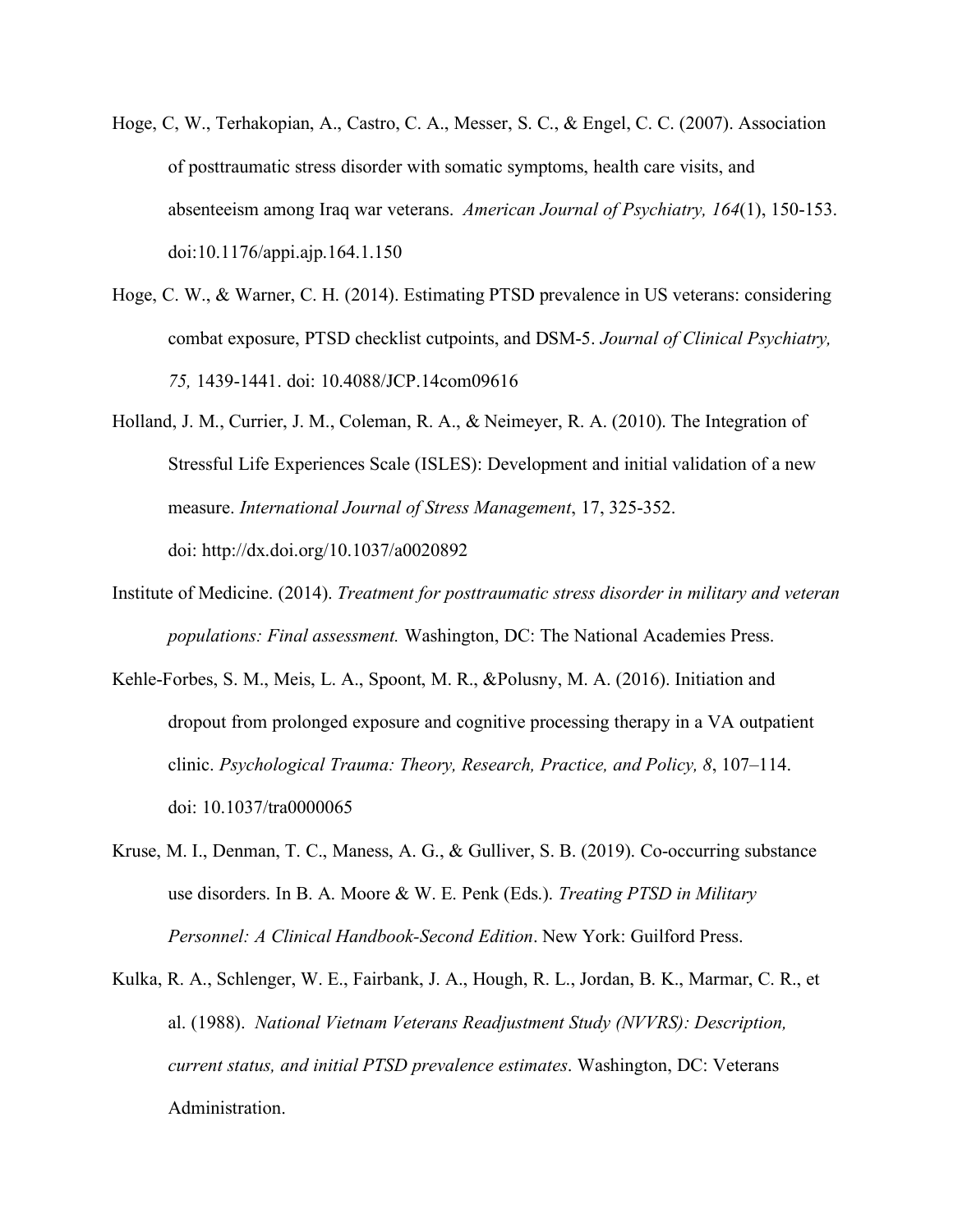Management of Posttraumatic Stress Disorder, Work Group. (2017). *VA/DoD clinical practice guideline for the management of posttraumatic stress disorder and acute stress disorder (version 3.0 ed.)*. Department of Veterans Affairs and Department of Defense. VA 1.10:P 84/2017

Meyer, E. C., Kimbrel, N. A., Tull, M. T., Morissette, S. B. (2019). Co-occurring affective and anxiety disorders. In B. A. Moore & W. E. Penk (Eds.). *Treating PTSD in Military Personnel: A Clinical Handbook-Second Edition*. New York: Guilford Press.

Moore, B. A., & Penk, W. E. (2019). *Treating PTSD in Military Personnel: A Clinical Handbook-Second Edition*. New York: Guilford Press. Norcross, J & Wampold, B. (2019).

- Morin, C. M., Belleville, G., Belanger, L., & Ivers, H. (2011). The Insomnia Severity Index: Psychometric Indicators to Detect Insomnia Cases and Evaluate Treatment Response. *Sleep*, *34(5):* 601–608. doi: [10.1093/sleep/34.5.601](https://dx.doi.org/10.1093%2Fsleep%2F34.5.601)
- Norcross, J. C., & Wampold, B. E. (2019). Relationships and responsiveness in the psychological treatment of trauma: The tragedy of the APA Clinical Practice Guideline. *Psychotherapy, 56(3),* 391–399. <https://doi.org/10.1037/pst0000228>
- Orsillo, S. M., Weathers, F. W., Litz, B. T., Steinberg, H. R., Huska, J. A., & Keane, T. M. (1996). Current and lifetime psychiatric disorders among veterans with war zone-related posttraumatic stress disorder. *Journal of Nervous and Mental Disease*, 184, 307–313. doi: [http://dx.doi.org/10.1097/00005053-199605000-00007](https://psycnet.apa.org/doi/10.1097/00005053-199605000-00007)
- Raes, F., Pommier, E., Neff, K. D., & Van Gucht, D. (2011). Construction and factorial validation of a short form of the Self-Compassion Scale. *Clinical Psychology & Psychotherapy*, *18,* 250-255. doi:<https://doi.org/10.1002/cpp.702>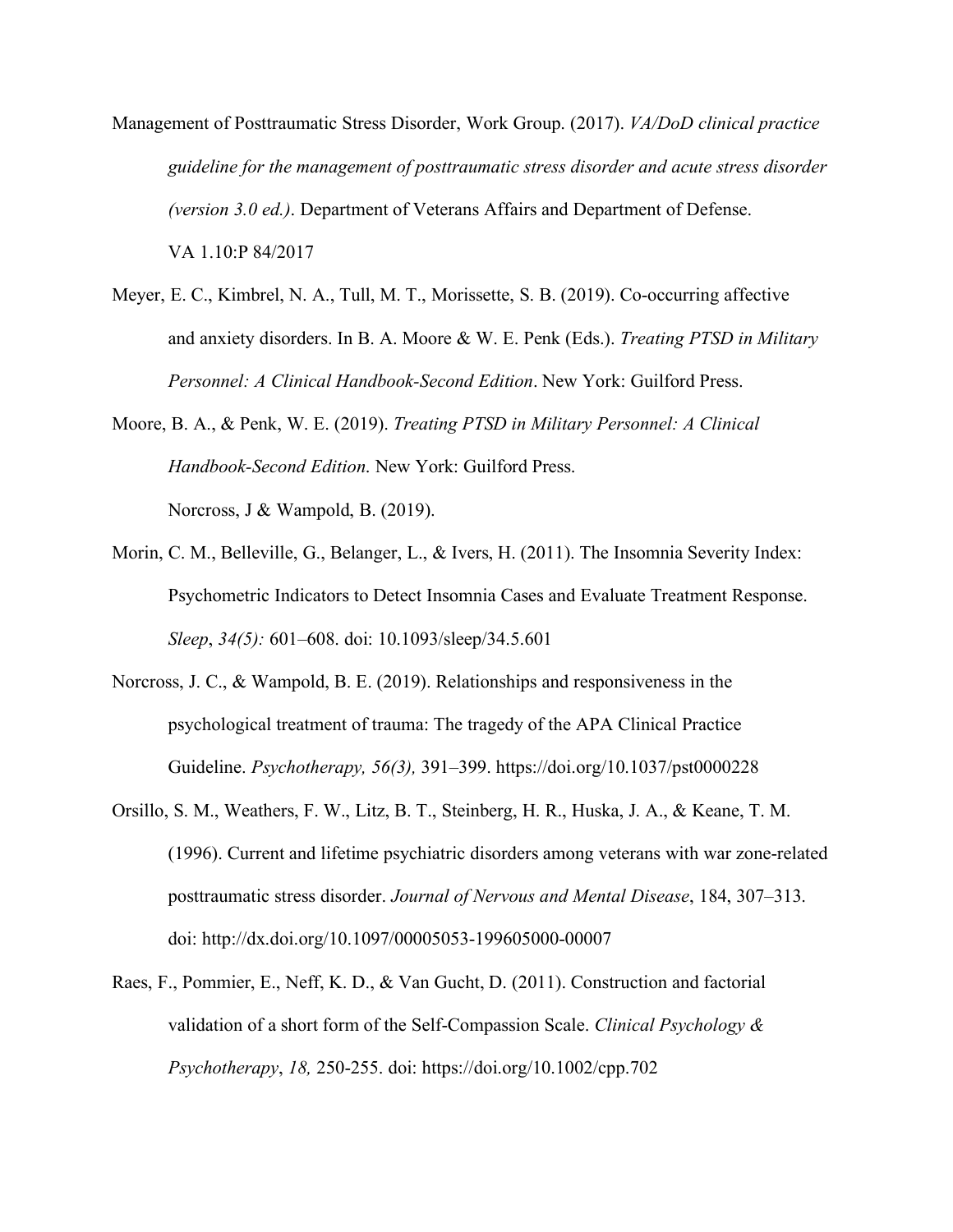- Resick, P. A., &Schnicke, M. K. (1992). Cognitive processing therapy for sexual assault victims. *Journal of Consulting and Clinical Psychology, 60*, 748–756. doi: [http://dx.doi.org/10.1037/0022-006X.60.5.748](https://psycnet.apa.org/doi/10.1037/0022-006X.60.5.748)
- Rudd, M. D., Bryan, C. J., Wertenberger, E. G., Peterson, A. L., Young-McCaughan, S., Mintz, J., Williams, S. R., Arne, K. A., Breitbach, J., Delano, K., Wilkinson, E.& Bruce, T. O. (2015). Brief cognitive-behavioral therapy effects on post-treatment suicide attempts in a military sample: results of a randomized clinical trial with 2-year followup. *American Journal of Psychiatry, 172*(5), 441–449. doi: https://doi.org/10.1176/appi.ajp.2014.14070843
- Sauve, W. M., & Stahl, S. M. (2019). Psychopharmacological and neuromodulation treatment. In B. A. Moore & W. E. Penk (Eds.). *Treating PTSD in Military Personnel: A Clinical Handbook-Second Edition*. New York: Guilford Press.
- Schnurr, P. P., Friedman, M. J., Engel, C. C., et al. (2007). Cognitive behavioral therapy for posttraumatic stress disorder in women: A randomized controlled trial. *Journal of the American Medical Association*, 297, 820–830. doi: 10.1001/jama.297.8.820
- Schlotz, W., Yim, I. S., Zoccola, P. M., Jansen, L., & Schulz, P. (2011). The perceived stress reactivity scale: Measurement invariance, stability, and validity in three countries. *Psychological Assessment, 23*(1), 80-94. doi: [http://dx.doi.org/10.1037/a0021148](https://psycnet.apa.org/doi/10.1037/a0021148)
- Seal, K. H., Cohen, G., Waldrop, A., Cohen, B. E., Maguen, S., & Ren, L. (2011). Substance use disorders in Iraq and Afghanistan veterans in VA healthcare, 2001–2010: Implications for screening, diagnosis and treatment. *Drug and alcohol dependence*, *116*(1), 93-101. doi:<https://doi.org/10.1016/j.drugalcdep.2010.11.027>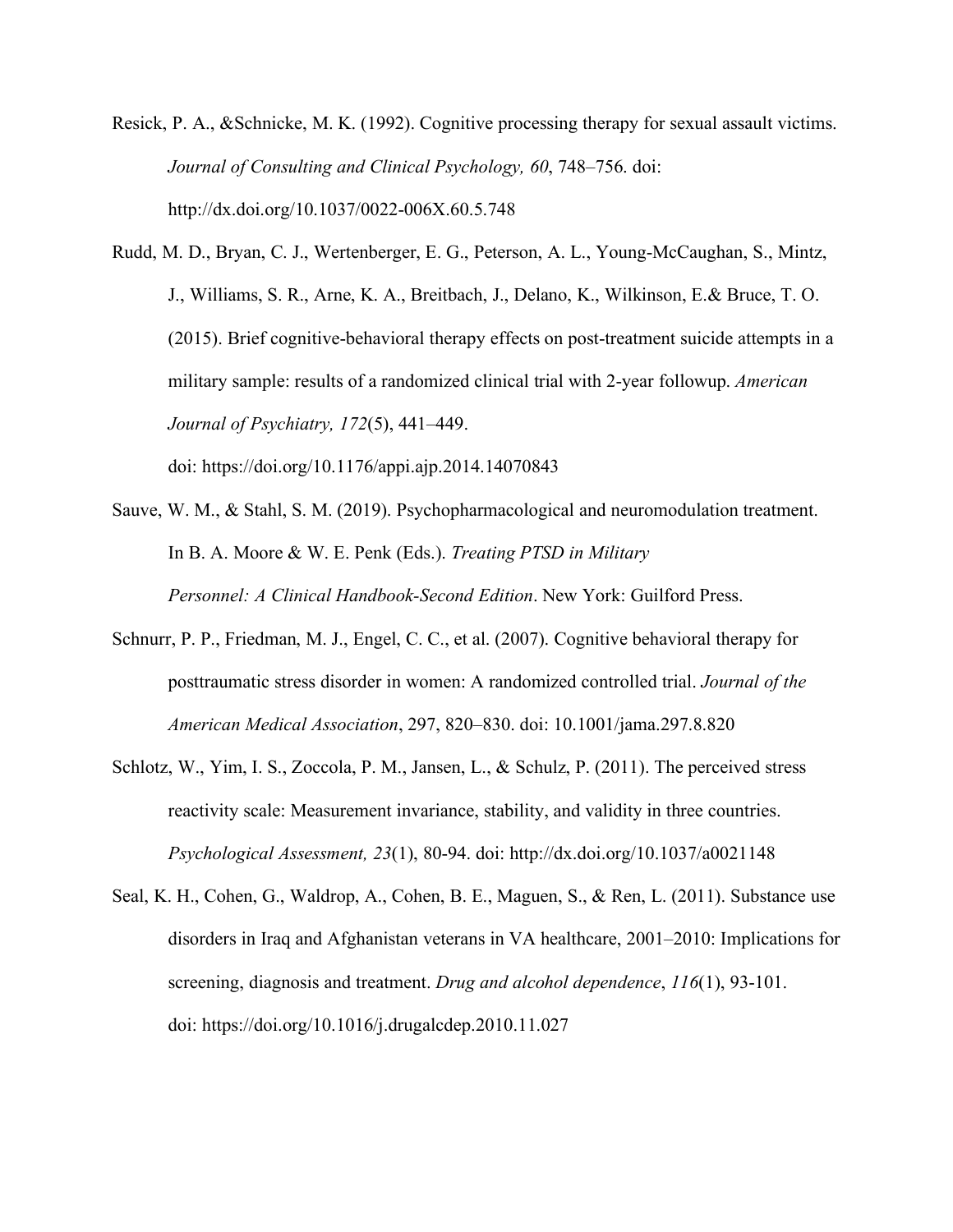- Shapiro, F. (1989). Efficacy of the eye movement desensitization procedure in the treatment of traumatic memories. *Journal of Traumatic Stress, 2*, 199–223. doi: <https://doi.org/10.1002/jts.2490020207>
- Steenkamp, M. M., Litz, B. T., Hoge, C. W., & Marmar, C. R. (2015). Psychotherapy for military-related PTSD: A review of randomized clinical trials. *Journal of the American Medical Association*, 314, 489–500. http://dx.doi.org/10.1001/jama. 2015.8370
- Tanielian, T., & Jaycox, L. (Eds.). (2008). *Invisible Wounds of War: Psychological and Cognitive Injuries, Their Consequences, and Services to Assist Recovery*. Santa Monica, CA: RAND Corporation. Retrieved from:<https://doi.org/10.1176/ps.2009.60.2.273>
- Tedeschi, R.G. (2011). Posttraumatic growth in combat veterans. *Journal of Clinical Psychology in Medical Settings, 18*, 137–144. doi:10.1007/s10880-011-9255-2
- Tedeschi, R.G., & Calhoun, L.G. (1996). The Posttraumatic Growth Inventory: Measuring the positive legacy of trauma. *Journal of Traumatic Stress*, *9(3),* 455-71. doi: 10.1002/jts.2490090305
- Tedeschi, R., Cann, A., Taku, K., Senol, D. E., & Calhoun, L. G. (2017). The Posttraumatic Growth Inventory: A revision integrating existential and spiritual change. *Journal of Traumatic Stress, 30*, 11-18. doi: 10.1002/jts.22155
- Tedeschi, R. G., & McNally, R. J. (2011). Can we facilitate posttraumatic growth in combat veterans? *American Psychologist, 66*(1), 19-24. doi: 10.1037/a0021896
- Tedeschi, R. G. & Moore, B. A. (2018). Boulder Crest Retreat: Integrating non-traditional and traditional interventions for military veterans. *The Military Psychologist*, 33(2), 11-14.
- Tedeschi R. & Moore, B. A. (2016). *The posttraumatic growth workbook: Coming through trauma wiser, stronger, and more resilient*. Oakland, CA: New Harbinger.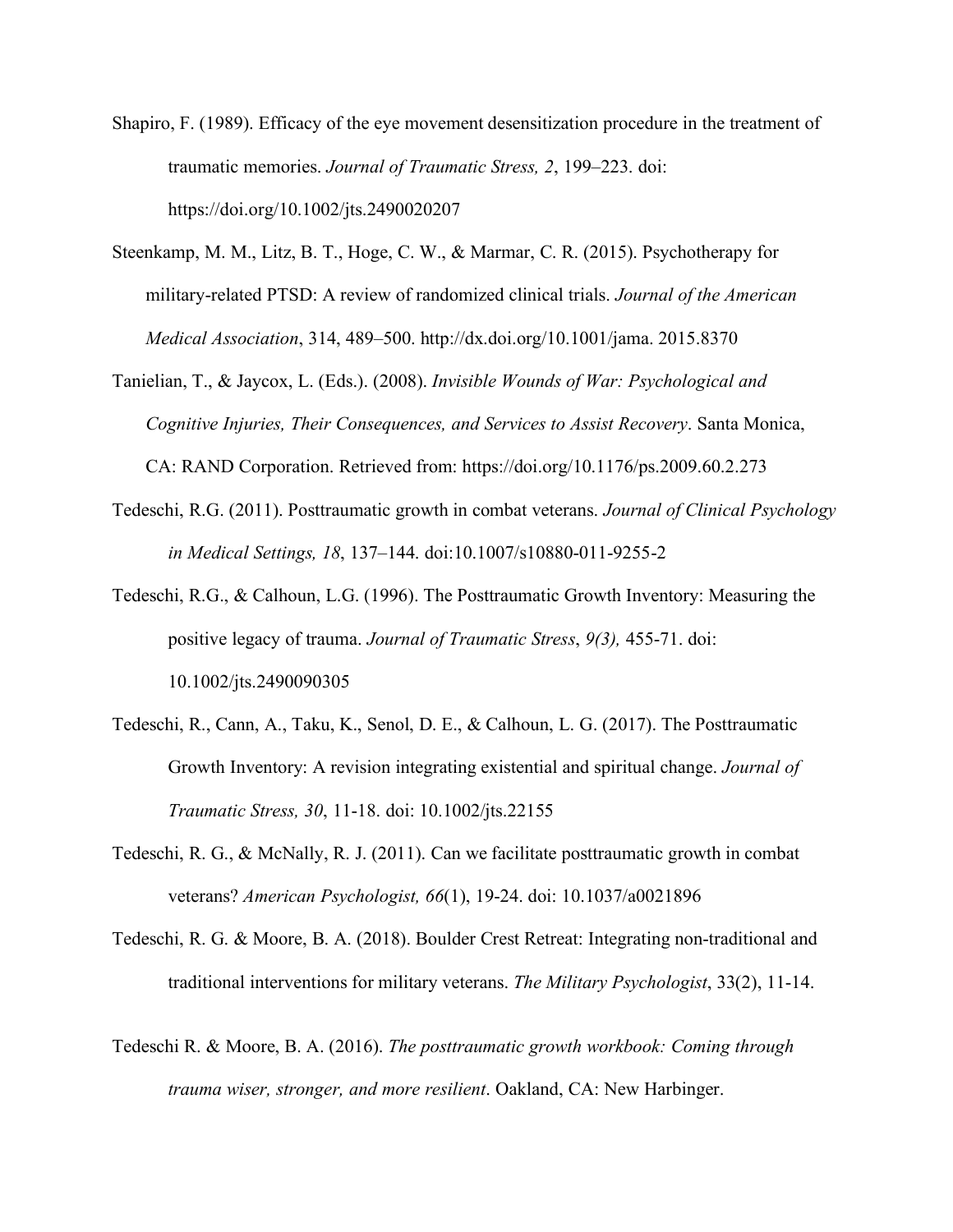- Tedeschi, R. G., Shakespeare-Finch, J., Taku, K., & Calhoun, L. G. (2018). *Posttraumatic growth: theory, research, and practice*. New York: Routledge.
- Thomas, J. L., Wilk, J. E., Riviere, L. A., McGurk, D., Castro, C. A., &Hoge, C. W. (2010). Prevalence of mental health problems and functional impairment among active component and National Guard soldiers 3 and 12 months following combat. *Archives of General Psychiatry, 67*(6), 614–623. doi: i:10.1001/archgenpsychiatry.2010.54
- Watkins, L. E., Sprang, K. R., & Rothbaum, B. O. (2018). Treating PTSD: A review of evidence-based psychotherapy interventions. *Frontiers in Behavioral Neuroscience*, *12*, 258. doi: 10.3389/fnbeh.2018.00258
- Watson, D., Clark, L. A., &Tellegen, A. (1988). Development and validation of brief measures of positive and negative affect: The PANAS scales. *Journal of Personality and Social Psychology, 54*(6), 1063-1070. doi: [10.1037/t03592-000](http://web.b.ebscohost.com/ehost/detail/detail?sid=84e02d5f-6270-4d3e-88de-1abca1071dd4@pdc-v-sessmgr01&vid=1&db=pst&ss=AN%2010.1037/t03592-000&sl=ll)
- Weathers, F.W., Blake, D.D., Schnurr, P.P., Kaloupek, D.G., Marx, B.P., & Keane, T.M. (2013). The Clinician-Administered PTSD Scale for DSM-5 (CAPS-5). Interview available from the National Center for PTSD at [www.ptsd.va.gov.](http://www.ptsd.va.gov/)
- Wisco, B. E., Marx, B. P., Wolf, E. J., Miller, M. W., Southwick, S. M., & Pietrzak, R. H. (2014). Posttraumatic stress disorder in the U.S. veteran population: Results from the national health and resilience in veterans study. *Journal of Clinical Psychiatry, 75,* 1338- 1346. doi: 10.1002/da.22371

#### **APENDIX A**

#### **Tables**

*Table 1: Descriptive Statistics and Changes in Means*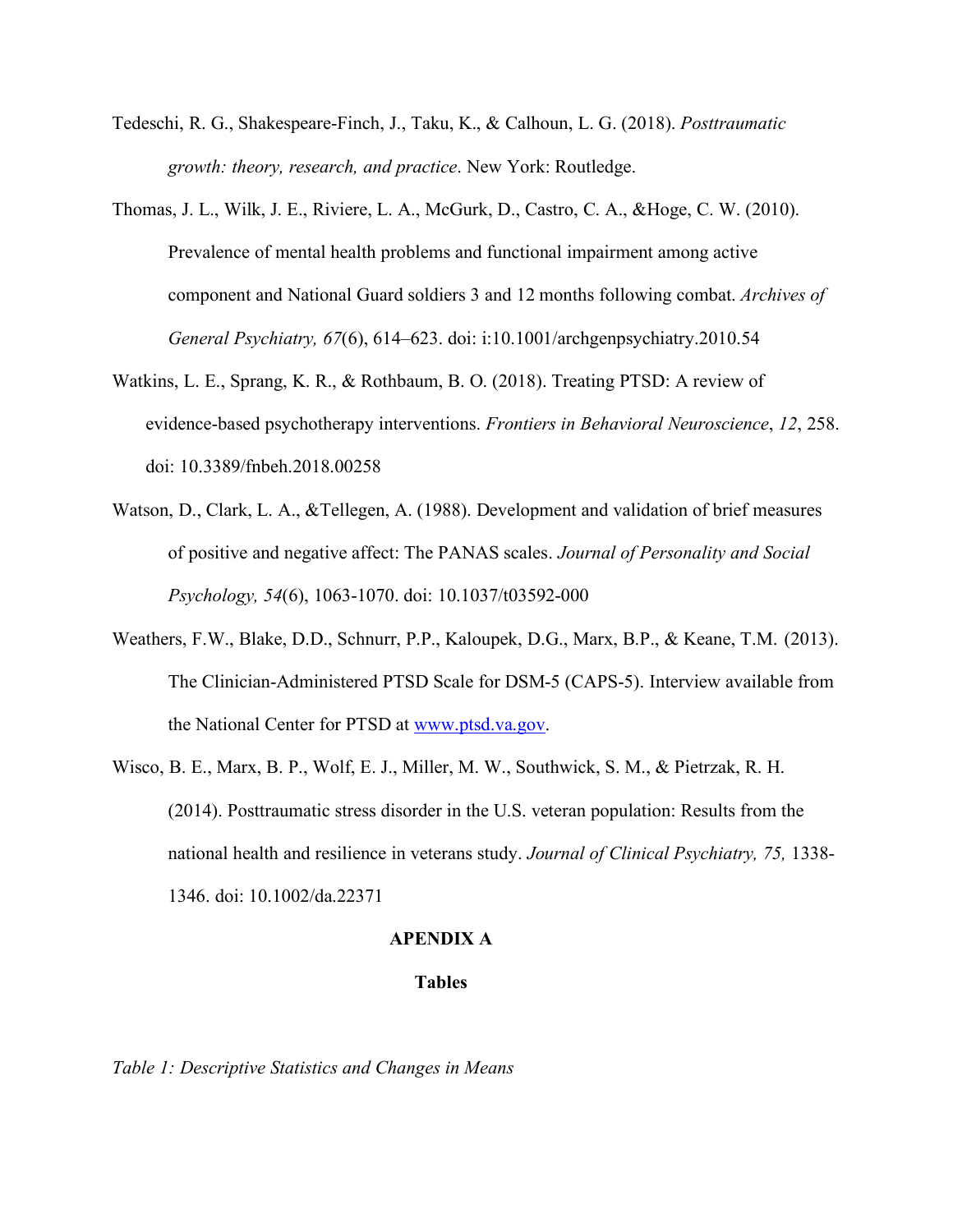|                            | Time One: Intake |           | Time Two:<br>18 Month Follow up |           |                   |  |  |  |
|----------------------------|------------------|-----------|---------------------------------|-----------|-------------------|--|--|--|
| Variables                  | Mean             | <b>SD</b> | Mean                            | <b>SD</b> | Mean<br>Change    |  |  |  |
| Symptomology               |                  |           |                                 |           |                   |  |  |  |
| <b>PTSD</b>                | 1.94             | .83       | .89                             | .79       | $-1.05^{\rm b}$   |  |  |  |
| Depression                 | 1.06             | .76       | .52                             | .61       | $-.54b$           |  |  |  |
| Anxiety                    | .77              | .67       | .46                             | .56       | $-31^{b}$         |  |  |  |
| <b>Stress</b>              | 1.32             | .63       | .85                             | .65       | $-.47b$           |  |  |  |
| <b>Stress Reactivity</b>   | 1.07             | .38       | .71                             | .37       | $-.36b$           |  |  |  |
| Insomnia                   | 2.00             | .81       | 1.20                            | .88       | $-.80b$           |  |  |  |
| Negative Affect            | 2.49             | .91       | 1.85                            | .68       | $-.64b$           |  |  |  |
| <b>Positive Attributes</b> |                  |           |                                 |           |                   |  |  |  |
| Posttraumatic Growth       | 2.08             | 1.14      | 3.24                            | 1.30      | $1.16^{b}$        |  |  |  |
| Positive Affect            | 2.64             | .75       | 3.27                            | 1.04      | $.63^{\rm b}$     |  |  |  |
| Ego Resilience             | 2.79             | .52       | 3.17                            | .52       | .38 <sup>b</sup>  |  |  |  |
| Integration                | 2.91             | .73       | 3.58                            | .87       | .67 <sup>b</sup>  |  |  |  |
| Self-Compassion            | 2.74             | .52       | 3.35                            | .64       | .61 <sup>b</sup>  |  |  |  |
| <b>Psych Flexibility</b>   | 4.06             | 1.36      | 5.35                            | 1.30      | 1.29 <sup>b</sup> |  |  |  |

*Note. n = 49. <sup>a</sup> p < .01. b p < .001. Stress Reactivity Scale 0-2; Depression, Anxiety, Stress Scales 0-3; PTSD, Insomnia Scales 0-4; PTG Scale 0-5; Ego Resilience Scale 1-4; Negative Affect, Positive Affect, Integration, and Self-Compassion Scales 1-5; Psych Flex Scale 1-7.*

*Table 2: Zero-Order Correlations between Posttraumatic Growth & Study Variables over Time*

|                          | Posttraumatic Growth |                  |             |  |
|--------------------------|----------------------|------------------|-------------|--|
|                          | T <sub>1</sub>       | T <sub>2</sub>   | Change in r |  |
| <b>PTSD</b>              | $-.19$               | $-.59b$          | $-.40a$     |  |
| Anxiety                  | $-.16$               | $-.52b$          | $-.36a$     |  |
| Depression               | $-.26$               | $-.51^{\rm b}$   | $-.25$      |  |
| <b>Stress</b>            | $-.35$               | $-.58b$          | $-.23$      |  |
| Insomnia                 | $-.21$               | $-.39a$          | $-.18$      |  |
| Negative Affect          | $-.38a$              | $-.53^b$         | $-.15$      |  |
| <b>Stress Reactivity</b> | $-.44b$              | $-.51^{b}$       | $-.07$      |  |
| Psych Flexibility        | .27                  | $.57^{\rm b}$    | .30         |  |
| Integration              | .36                  | .51 <sup>b</sup> | .15         |  |
| Positive Affect          | .31                  | $.43^b$          | .12         |  |
| Self-Compassion          | .35                  | .46 <sup>b</sup> | .11         |  |